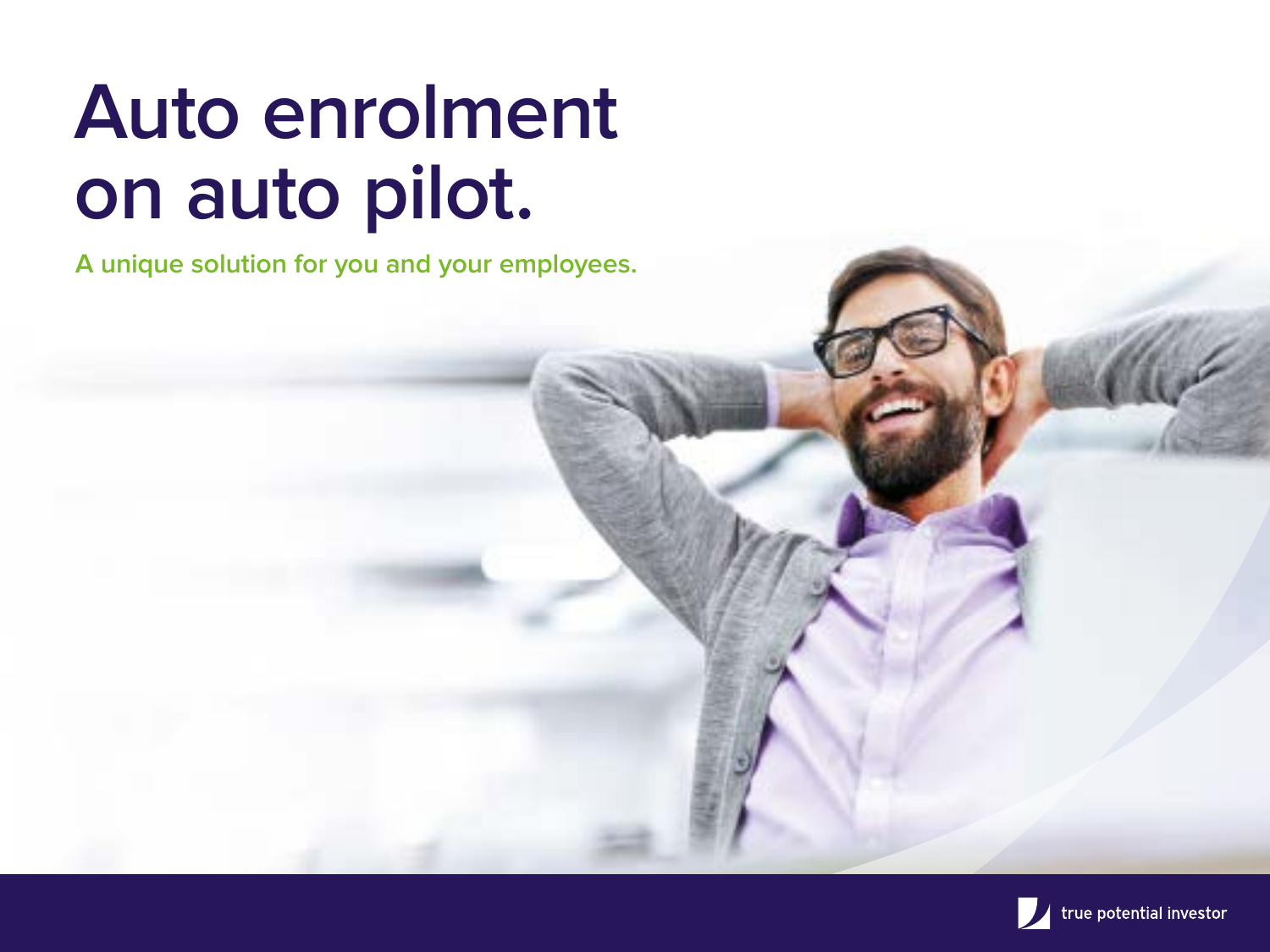# **What is Auto Enrolment?**

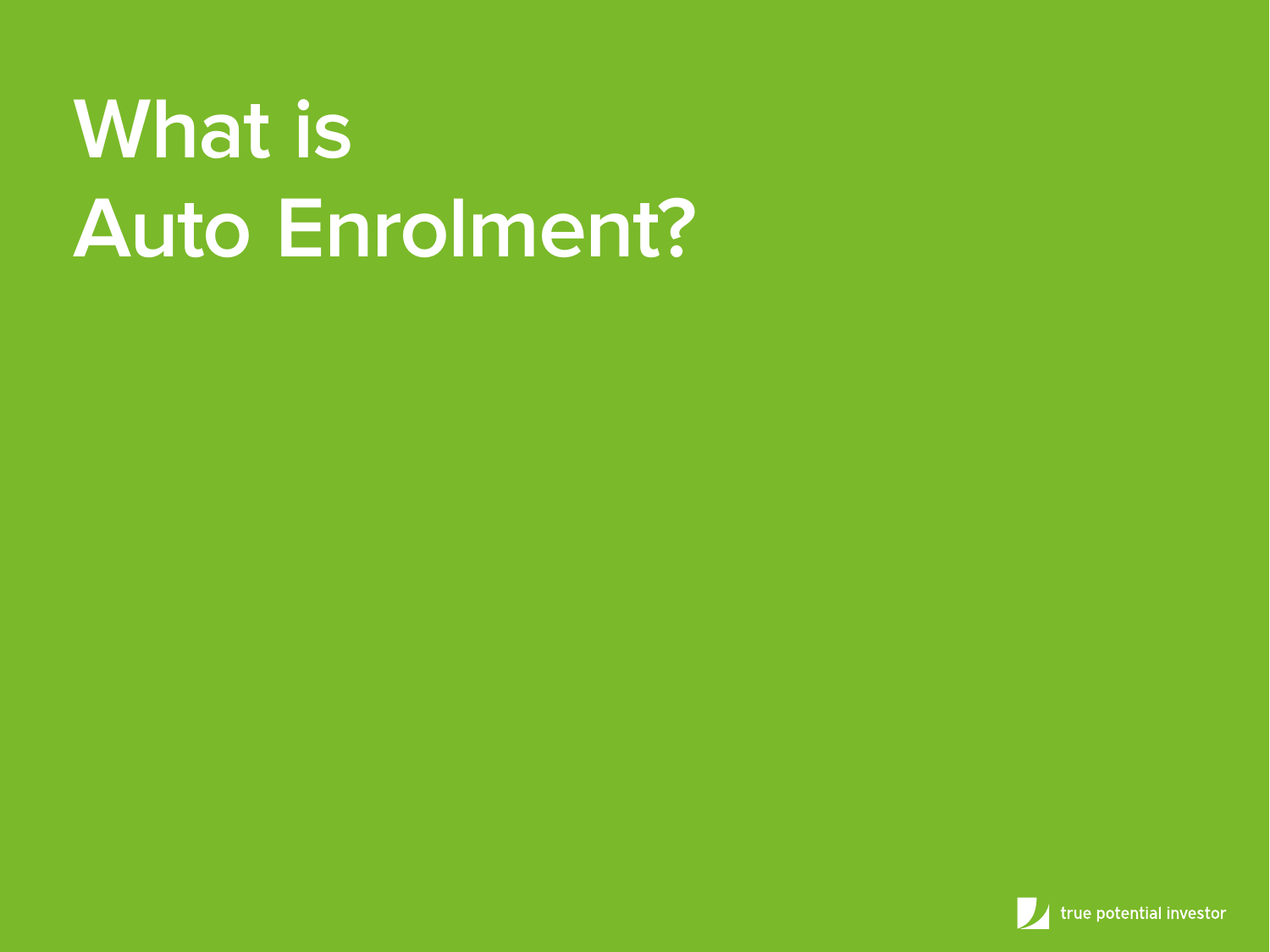**It's a Government scheme where every employee (who is eligible) is opted into a work based pension scheme to save for their retirement.** 

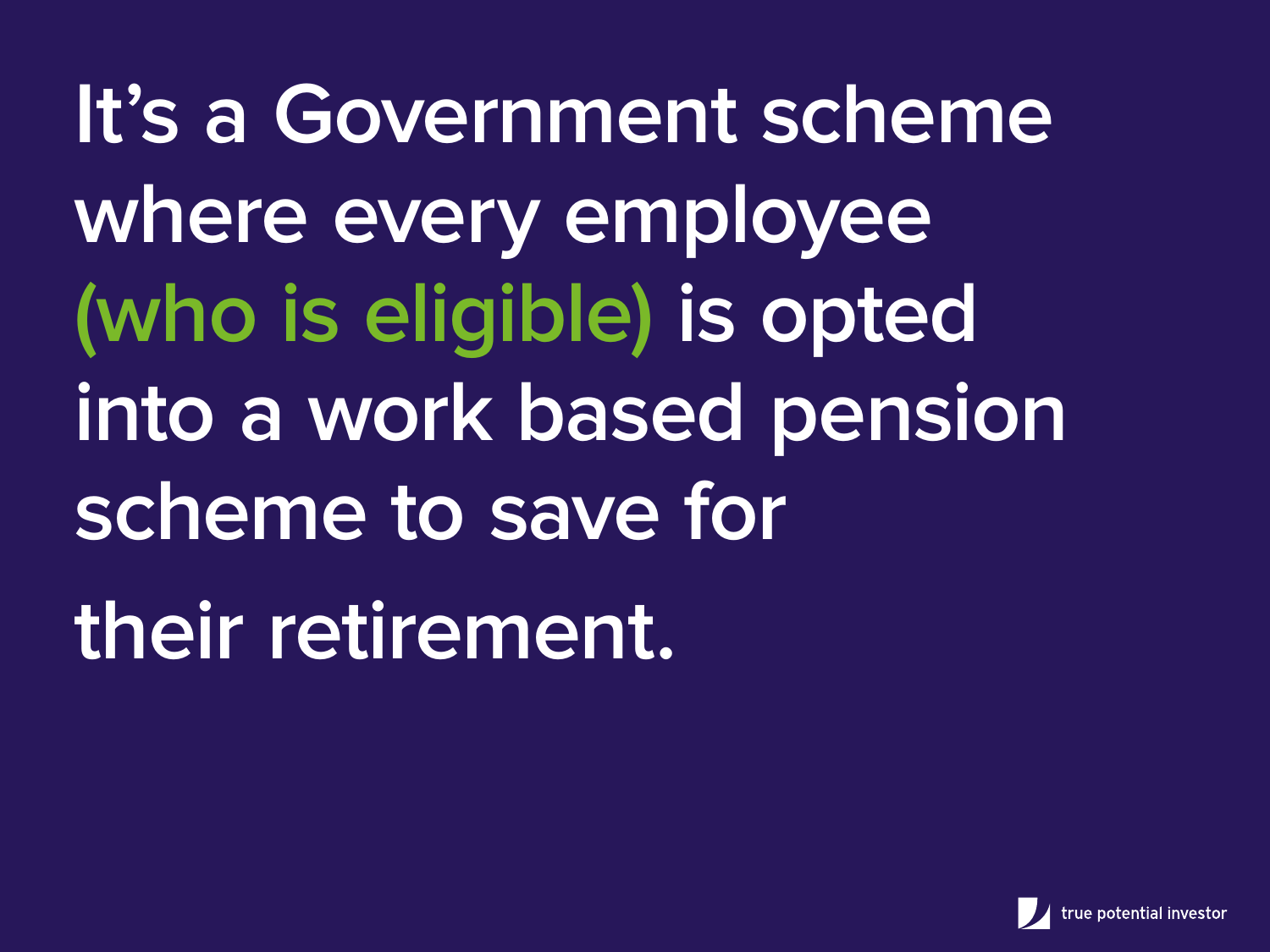**Your company is required to contribute to the scheme as well as the employee. Government tax relief will also boost contributions.**

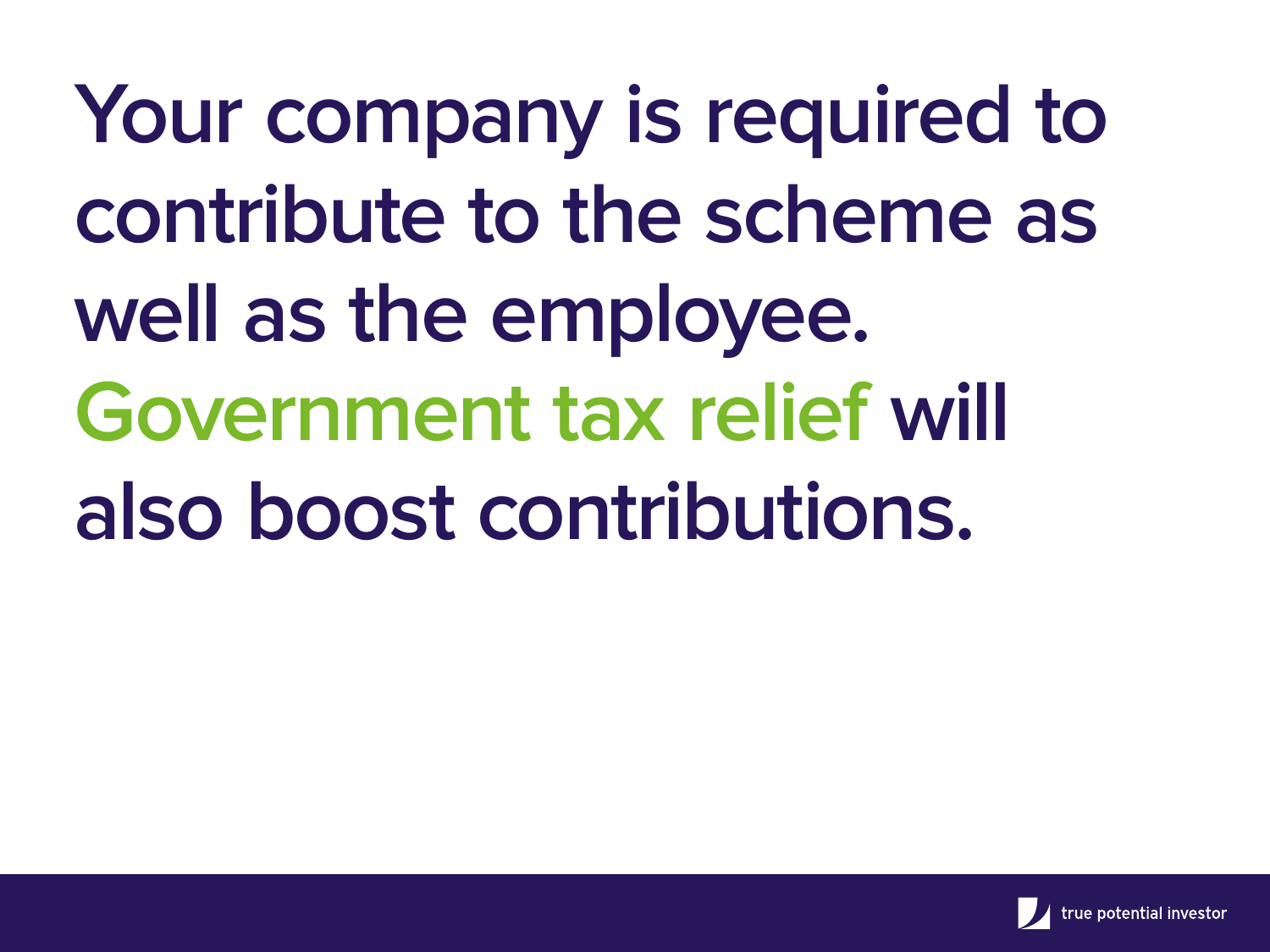### **How it works:**



#### **Employee pays**

Minimum 0.8% of qualifying earnings rising to 4% by 2018.





Minimum 1% of qualifying earnings rising to 3% by 2018.



#### **Government pays**

0.2% of qualifying earnings rising to 1% by 2018.

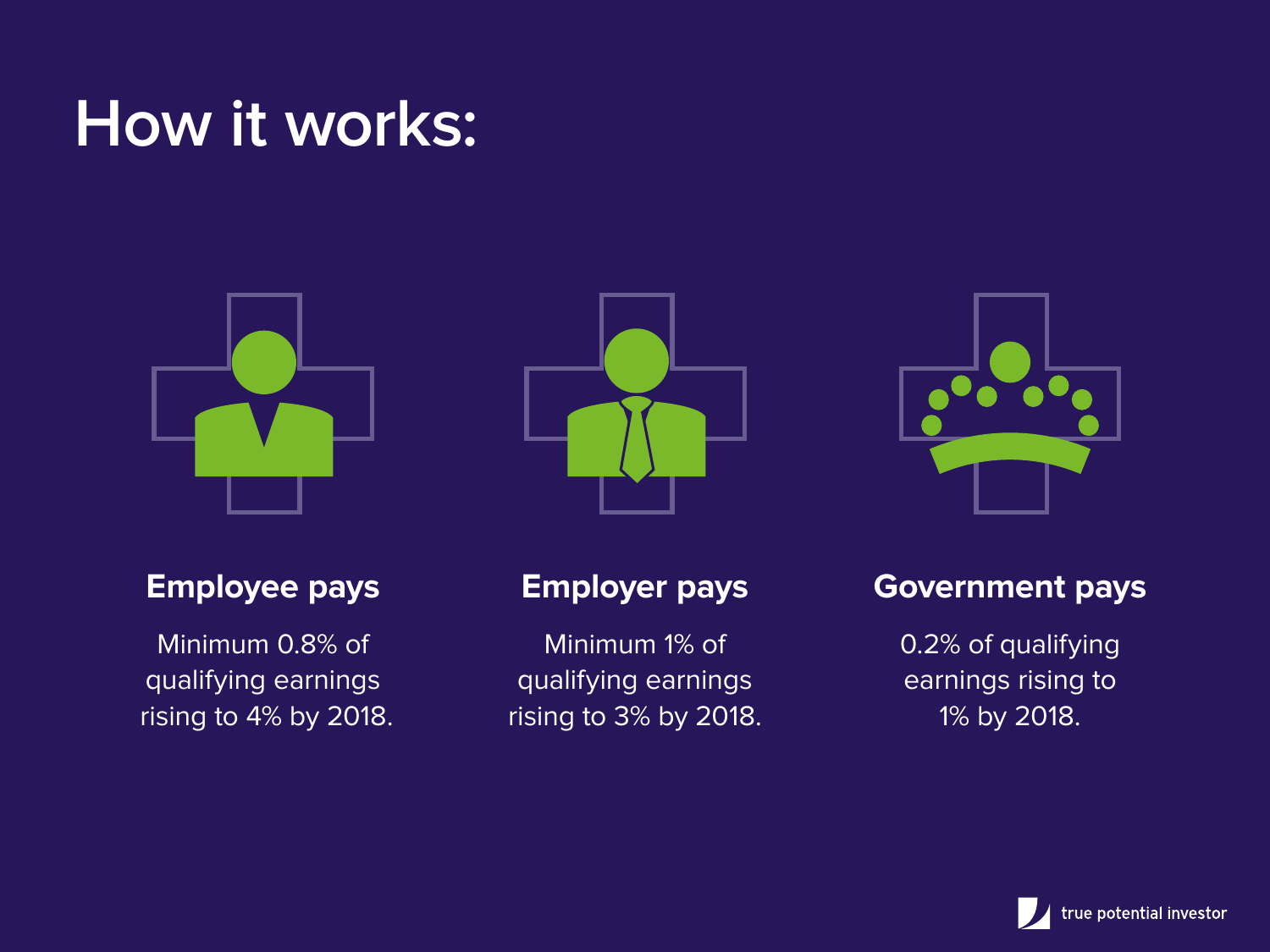# **Find out your staging date:**

**Auto enrolment began in 2012 with large companies and will affect all UK businesses by 2018.**

|                               | <b>Upcoming dates</b>      |  |  |  |
|-------------------------------|----------------------------|--|--|--|
| <b>PAYE Scheme Size</b>       | <b>Staging Date</b>        |  |  |  |
| 60                            | 1 Oct 2014                 |  |  |  |
| 59                            | 1 Nov 2014                 |  |  |  |
| 58                            | 1 Jan 2015                 |  |  |  |
| 54-57                         | 1 March 2015               |  |  |  |
| $50 - 53$                     | 1 April 2015               |  |  |  |
| 40-49                         | 1 August 2015              |  |  |  |
| 30-39                         | 1 October 2015             |  |  |  |
| Fewer than 30                 | 1 June 2015 - 1 April 2017 |  |  |  |
| <b>Employers without PAYE</b> | 1 April 2017               |  |  |  |

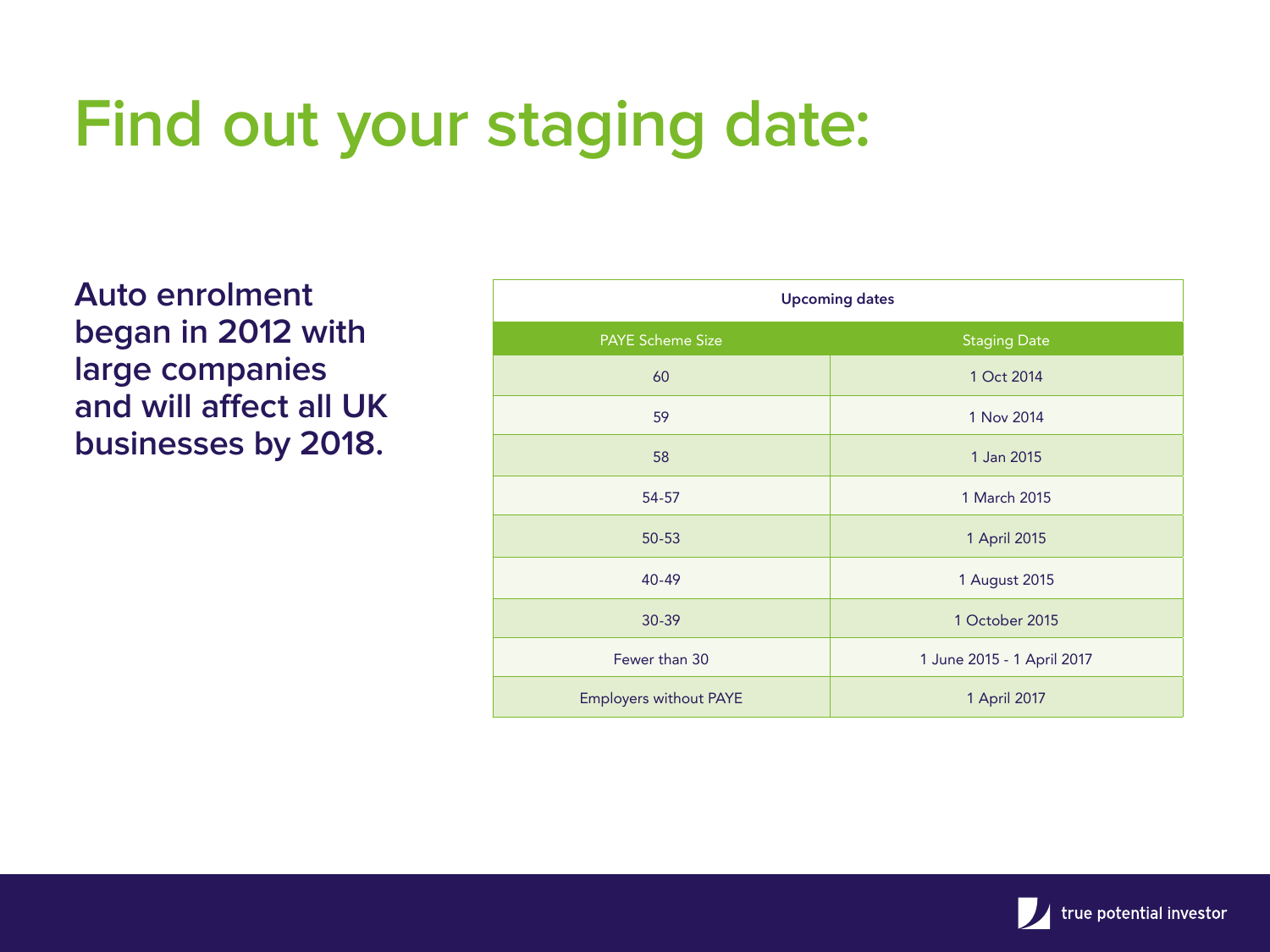## **Your responsibilities:**

- **Set up a qualifying auto enrolment scheme**
- **Establish which of your employees are eligible**
- **Communicate with all employees**
- **Choose a pension provider with a default investment fund**

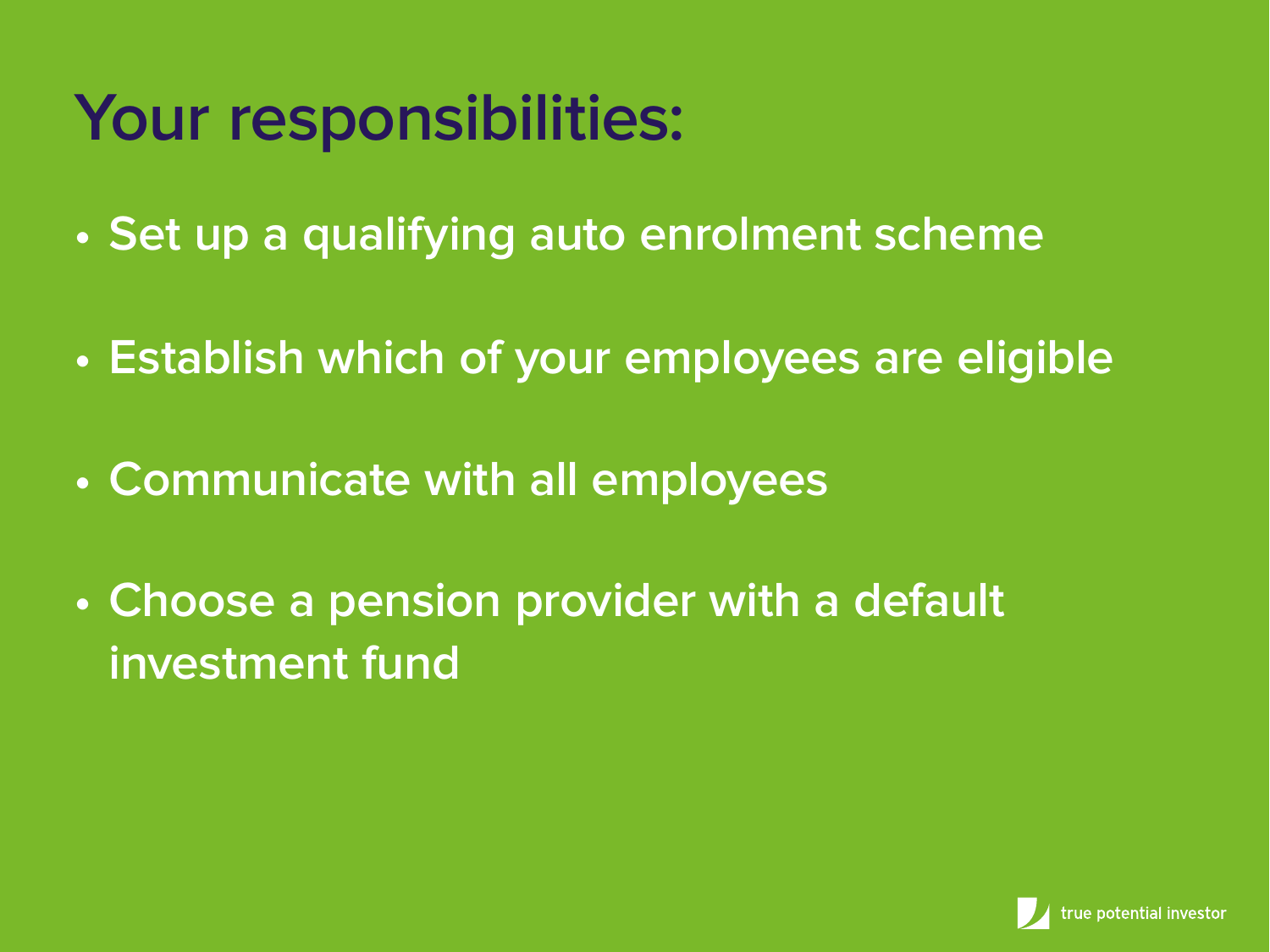## **You need to consider:**

- **How long will the scheme take to set up?**
- **How much does the scheme cost me and my employees?**
- **How easy is the scheme to use?**
- **Is this the best solution for my employees?**

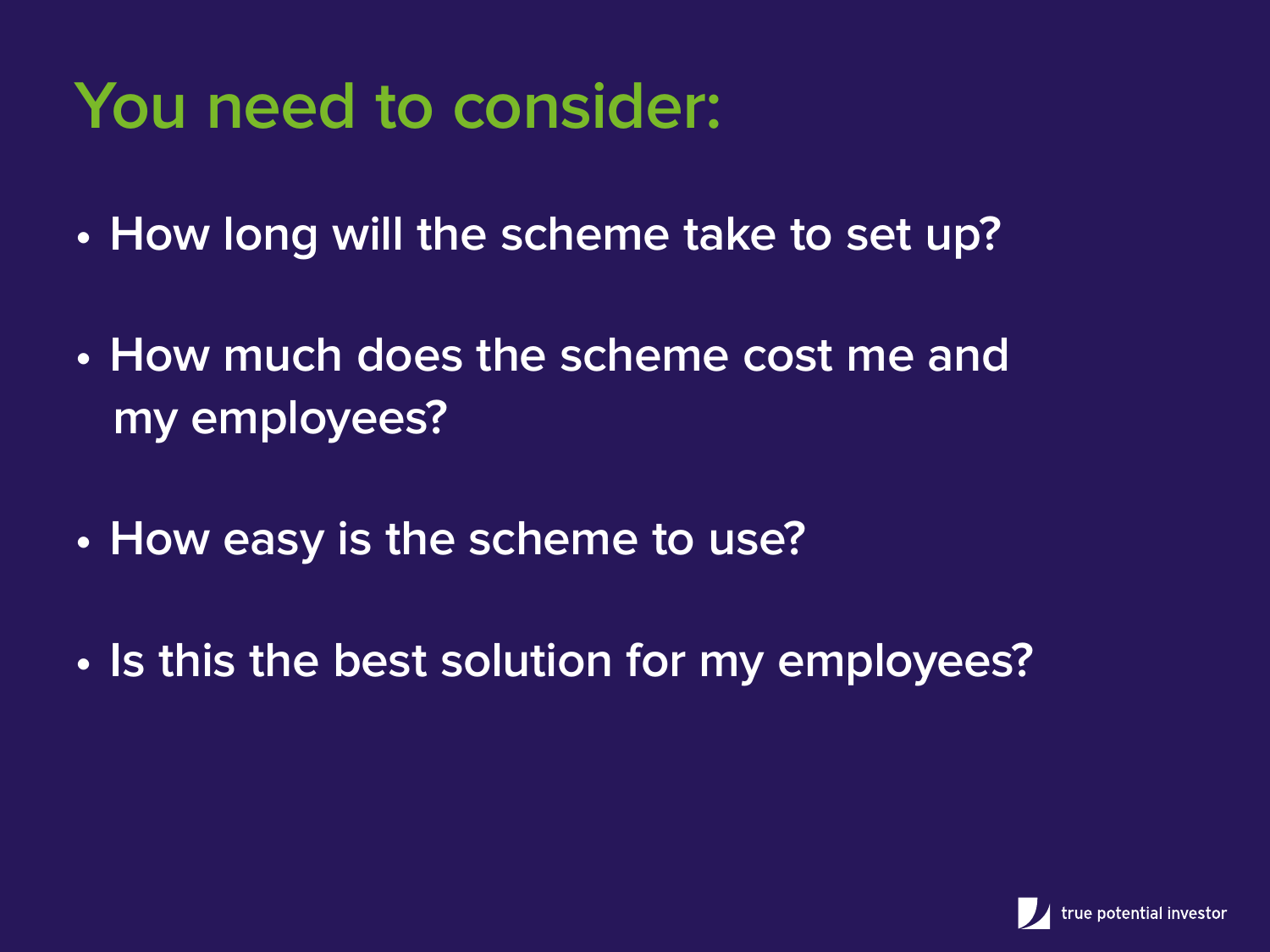# **Who is eligible?**

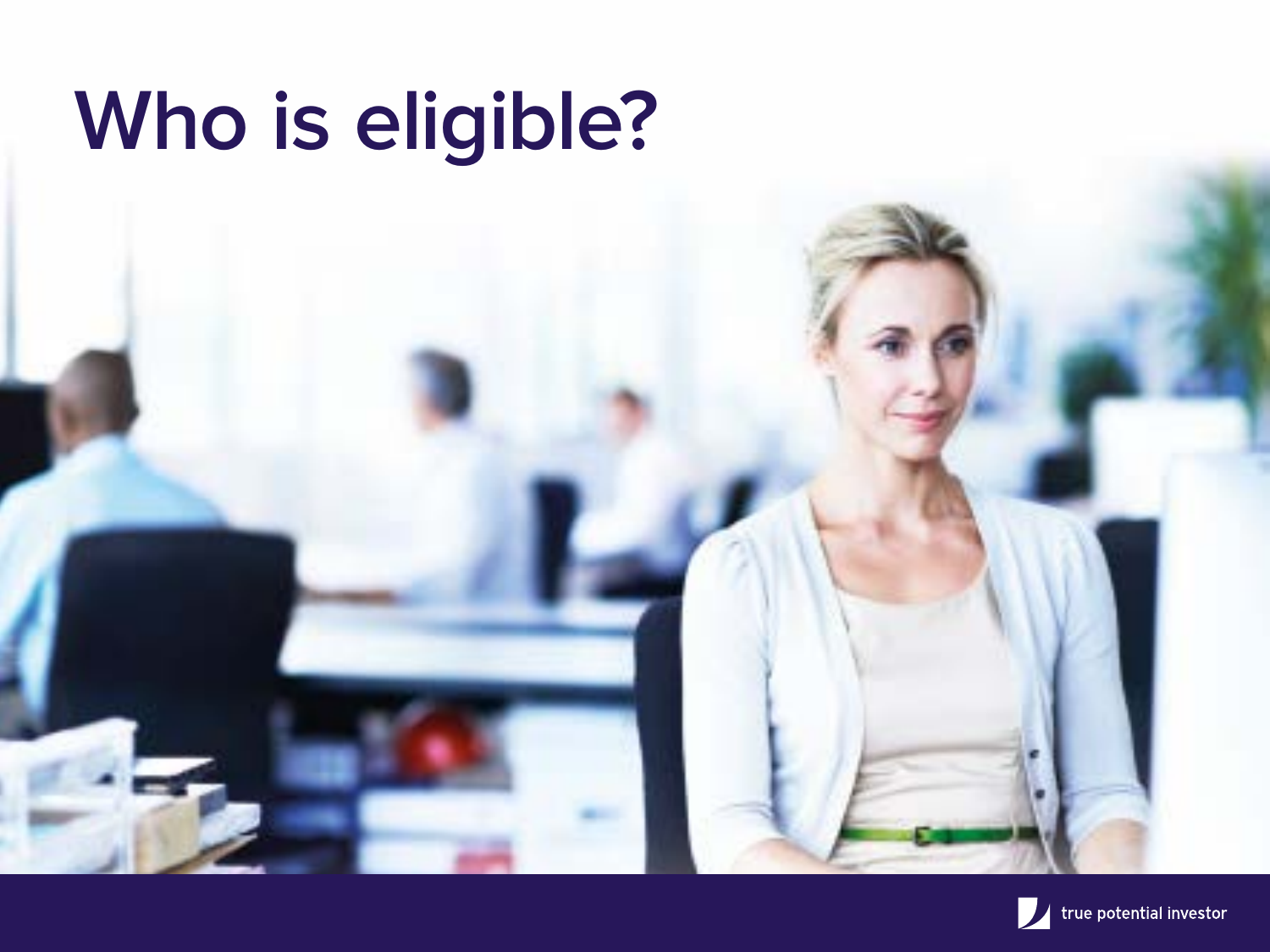**Employees must be auto enrolled and begin to make contributions to your work based pension if they:** 



Your employees who fall outside these criteria can choose to join a work based pension scheme.

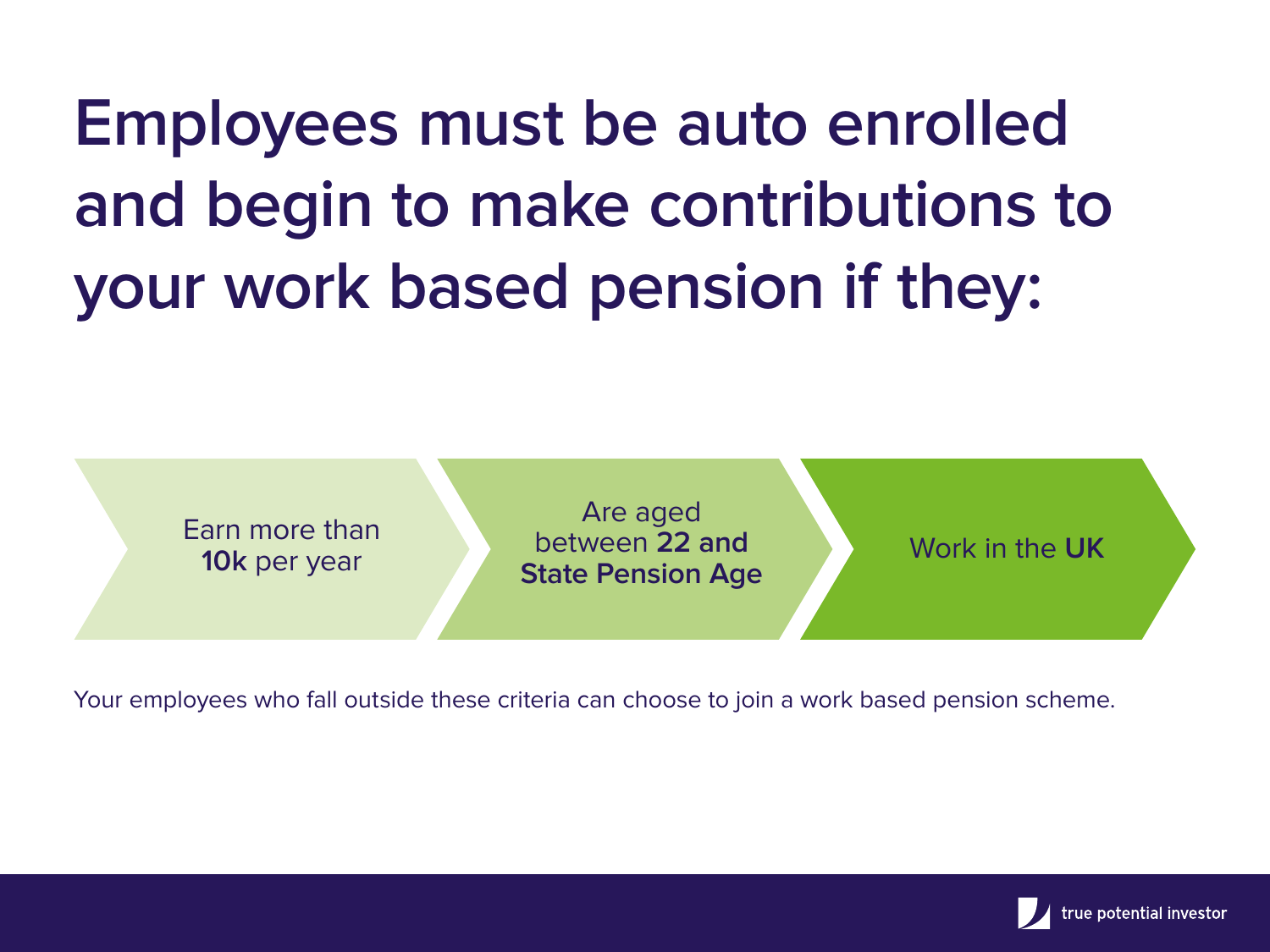

# **Why work with us?**

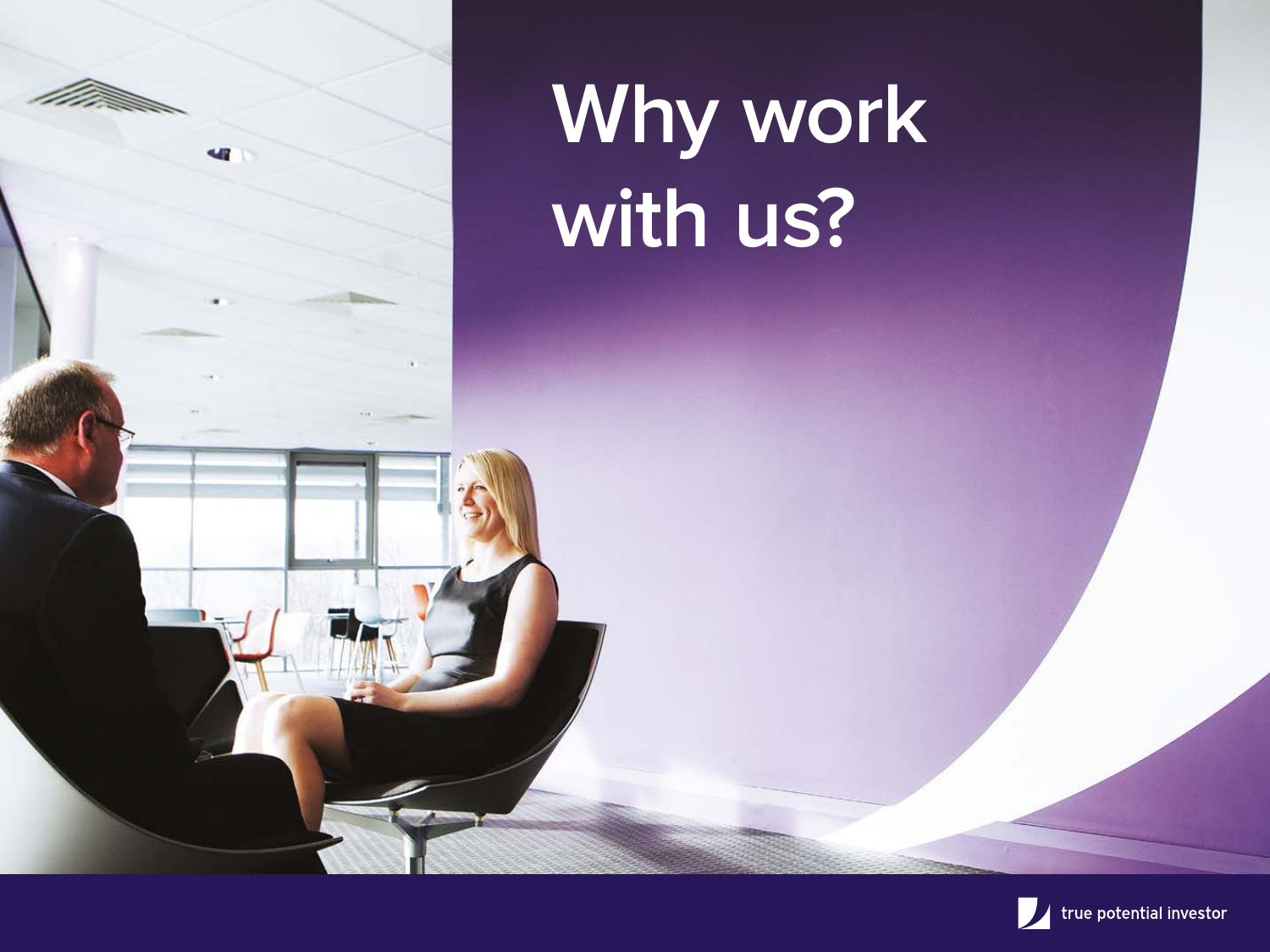**The True Potential LLP group of companies is one of the fastest growing financial services and technology firms in the UK.**

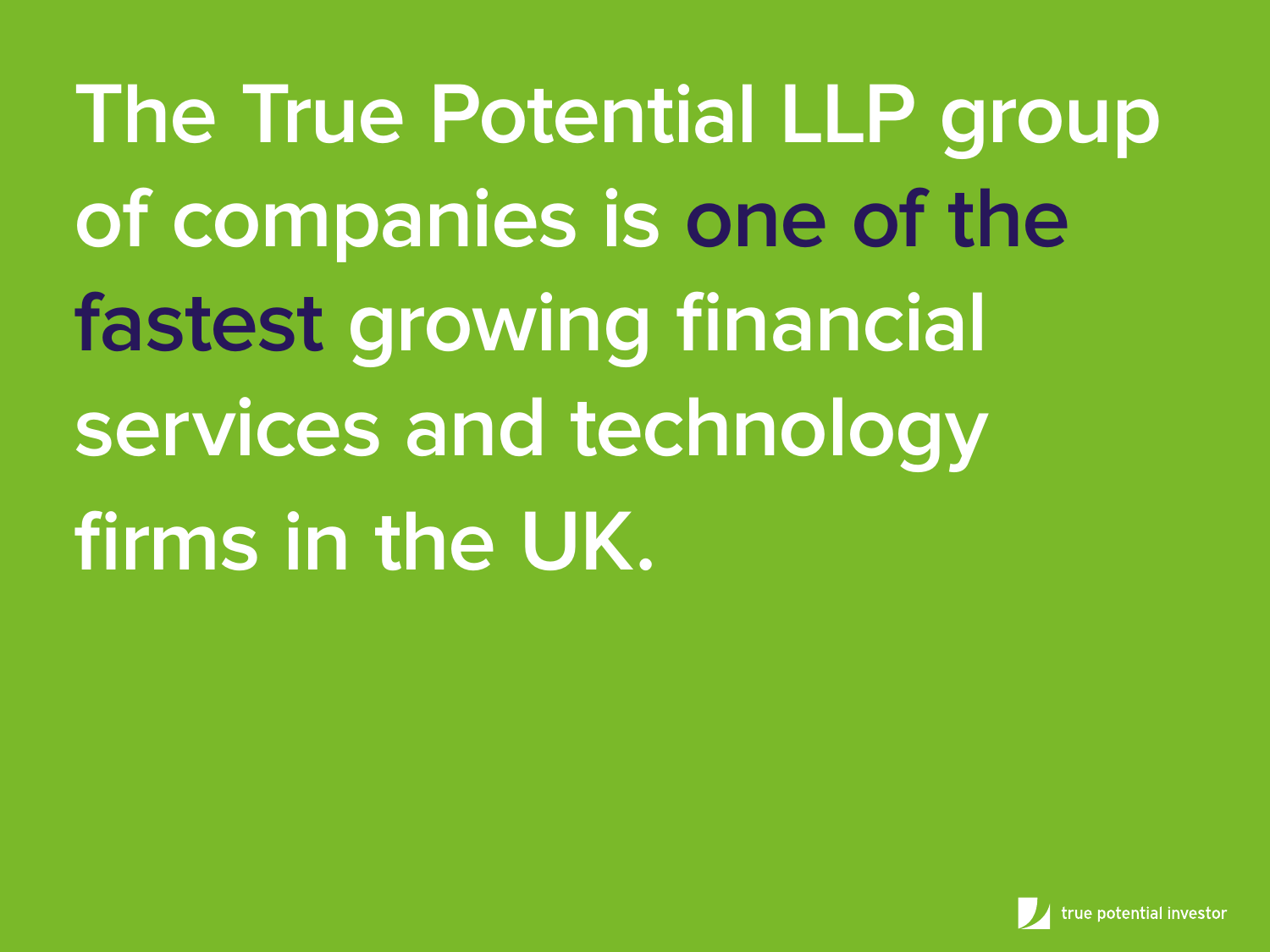We are a well respected **financial force who provide investments, technology and support services to 22% of all UK Financial Advisers and their clients.**

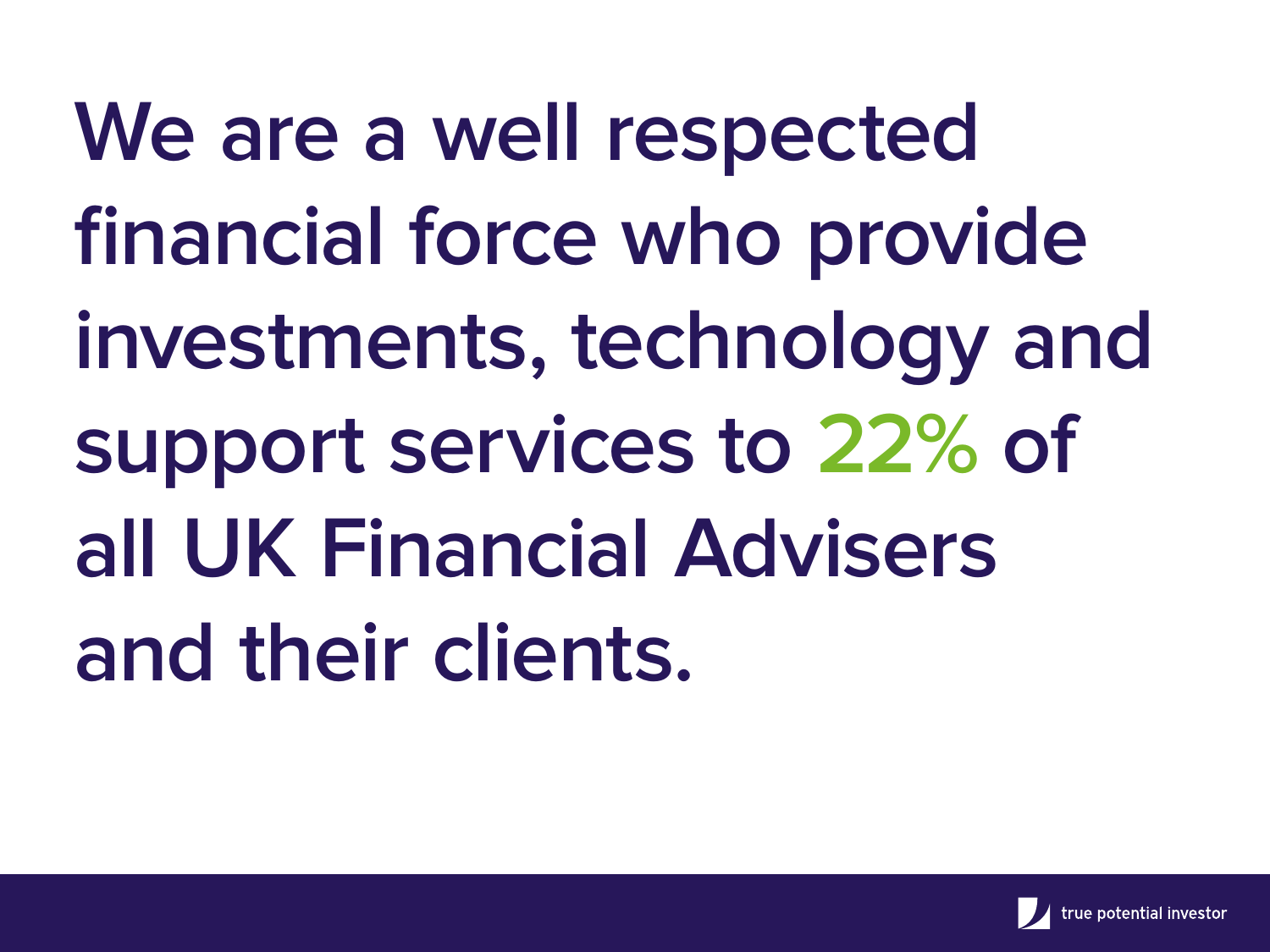**Key facts about the True Potential group of companies:**

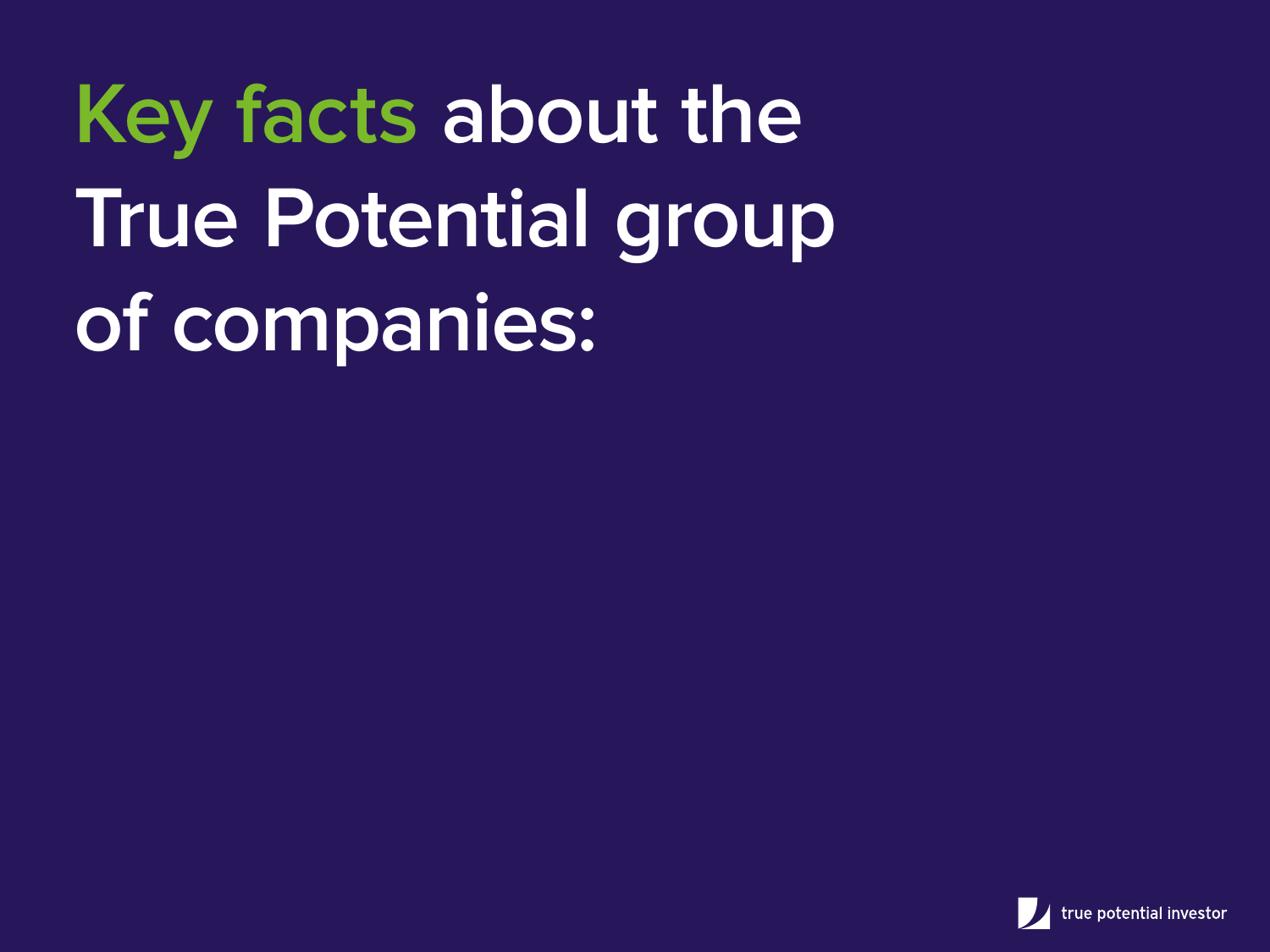





**The Group had a turnover of £27.5M for 2013, an increase of 112% on the previous year**

**Net profit for 2013, increased by 47% over 2012 (£5.3m)**

**Administrators of £88bn of assets on behalf of True Potential end clients.**

 **(as of 31 December 2013)**

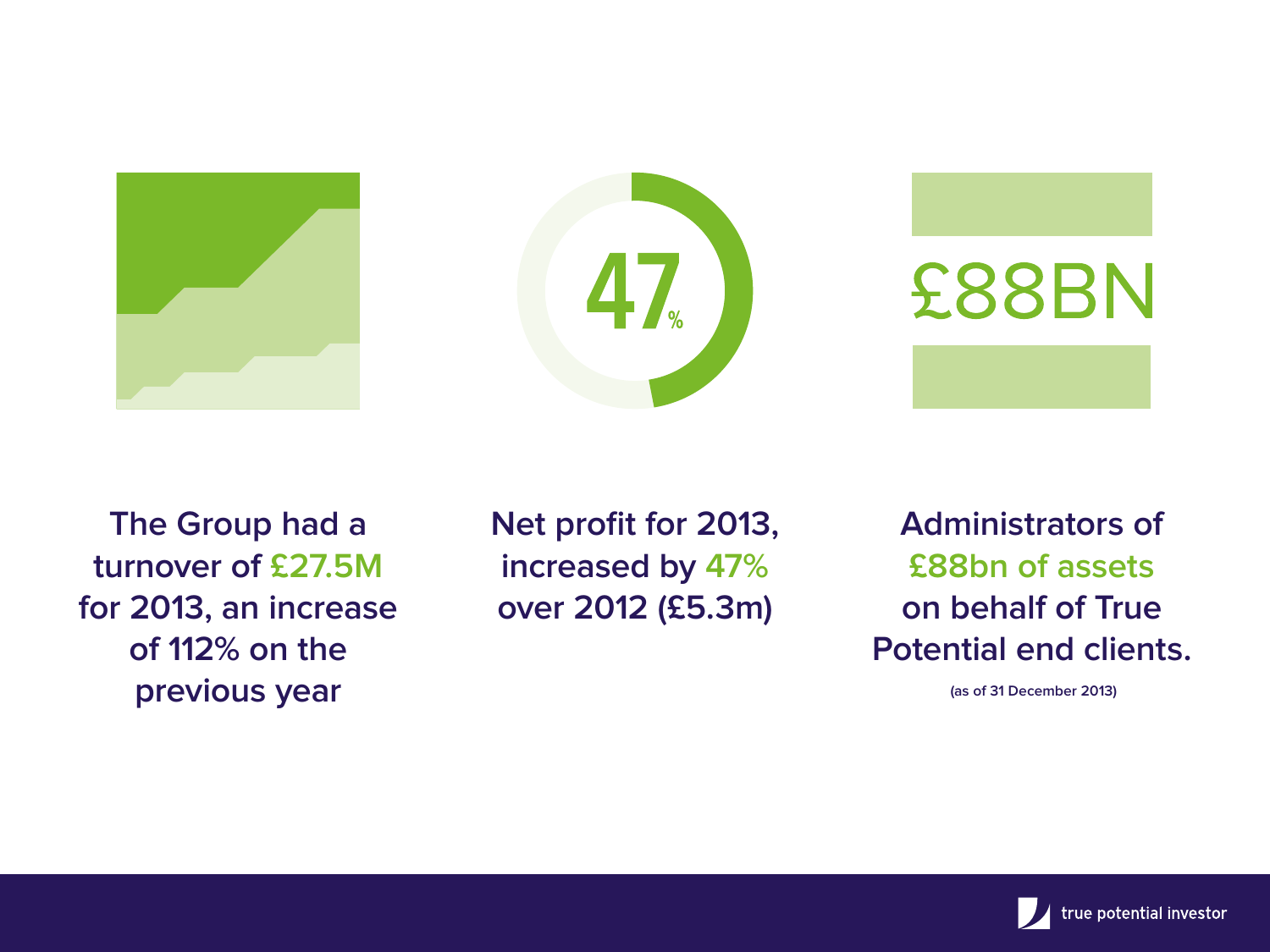



**Deloitt** loitte. **Deloitt Deloit** eloitte. Deloitte. D **Deloitte. Deloit** itte. Deloitte aloitte. I

**There are over 18,000 users and 32,000 private clients using our single intergrated wealth platform.**

**(As of 31 December 2013)**

**Launched a first-ofits-kind impulseSave® investment top-up technology to the public in March 2014.**

**One of 74 UK companies to apper withing the Deloitte Technology Fast 500 EMEA for 2013.**

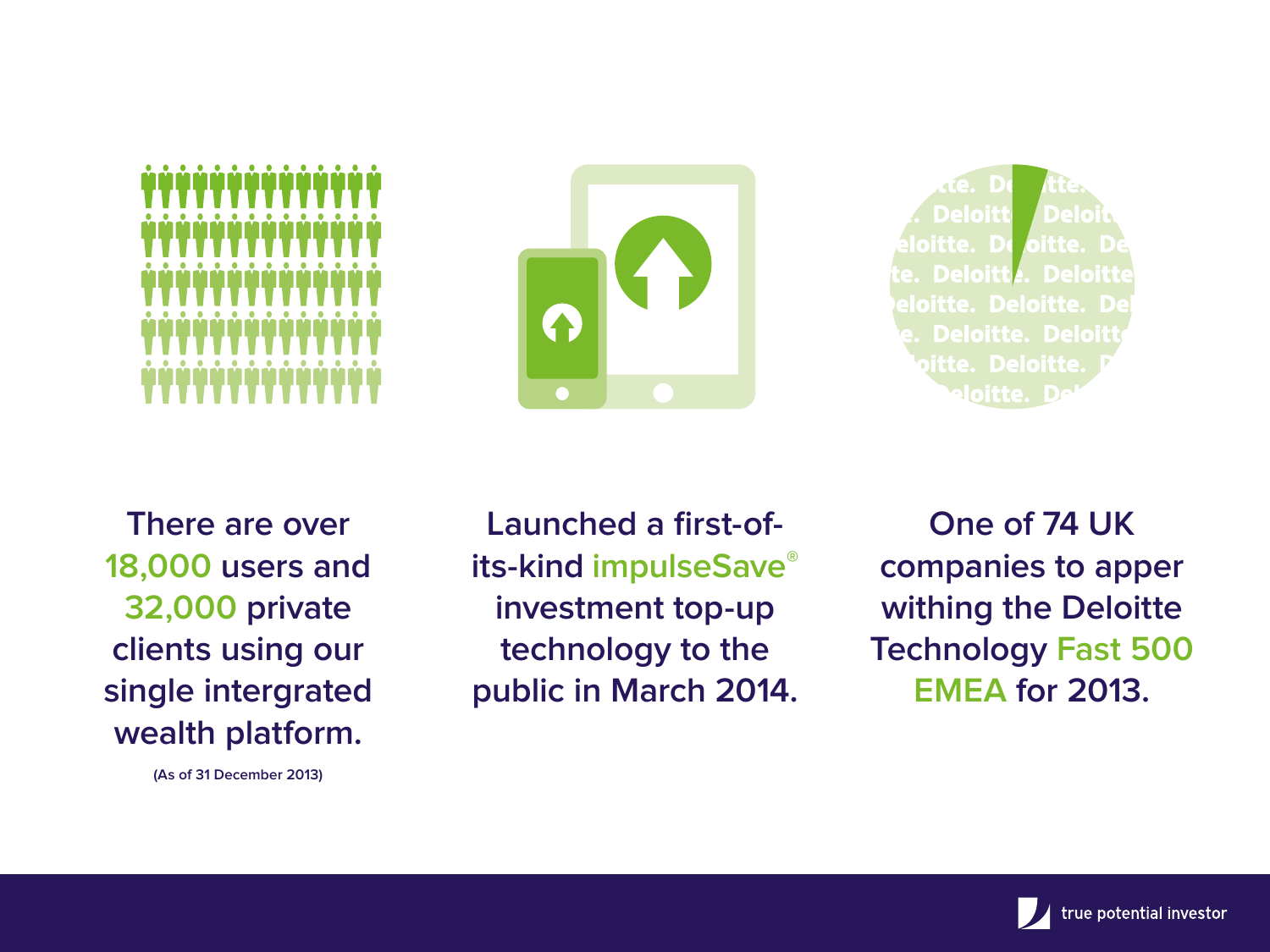**Why do employers choose True Potential Investor for auto enrolment?**

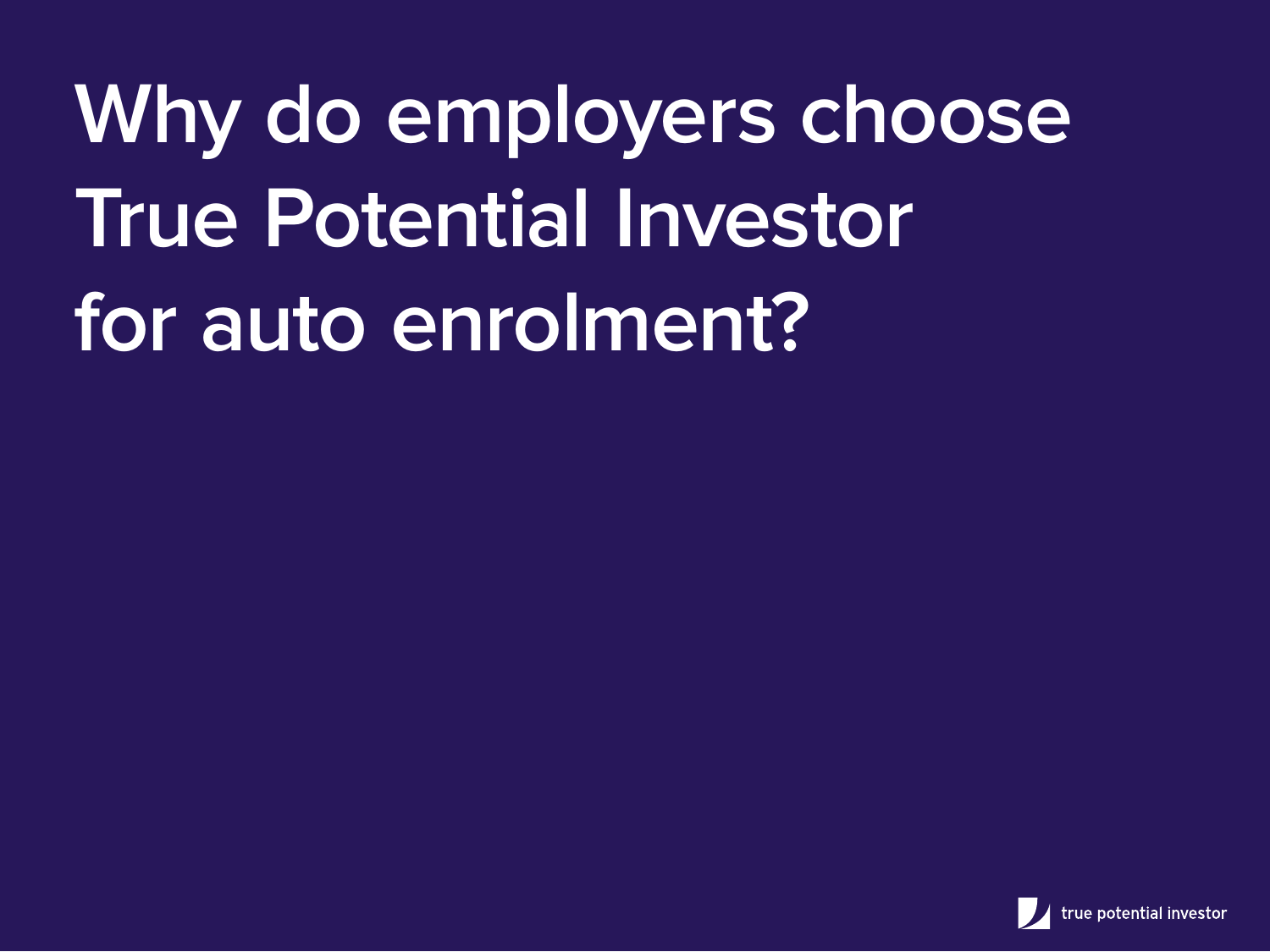# **Employer benefits:**

- **Qualifying auto enrolment scheme**
- **Free to employers**
- **Easy to use**
- **Easy to set up**

| <b>True Potential Test Scheme 1</b><br>Laura Robinson |                                            | <b>Employee Search</b>                   |               |
|-------------------------------------------------------|--------------------------------------------|------------------------------------------|---------------|
|                                                       |                                            | Enter Member Name / Postcode / Ni Number | Q. Search     |
| Plan<br>Employees                                     | Pension Assessment<br>Reports<br>Documents |                                          |               |
| <b>True Potential Test Scheme 1</b>                   |                                            |                                          | / Isla Scheme |
| <b>Address</b>                                        | <b>Staging Date</b>                        | Contribution Type                        |               |
| <b>True Potential</b>                                 | 24/10/2014                                 | Relief At Source                         |               |
| 9 Greenfinch Way                                      |                                            |                                          |               |
| NEWCASTLE UPON TYNE                                   | Re-enrolment Date                          | Pensionable Pay                          |               |
|                                                       | 24/10/2017                                 | Qualifying Earnings                      |               |
| Postcode                                              | Retirement Apr                             | Default Employer Contribution            |               |
| NE15 8NX                                              | 65                                         | 1.00%                                    |               |
| Default Risk Level                                    |                                            |                                          |               |
| Legal & General Auto Enrolment                        | Default Communication Method               | Default Employee Contribution            |               |
| Balanced                                              | Email & Letter                             | 1.00%                                    |               |
|                                                       |                                            |                                          |               |
|                                                       |                                            |                                          |               |
|                                                       |                                            |                                          |               |
|                                                       |                                            |                                          |               |
|                                                       |                                            |                                          |               |
|                                                       |                                            |                                          |               |
|                                                       |                                            |                                          |               |
|                                                       |                                            |                                          |               |
|                                                       |                                            |                                          |               |
|                                                       |                                            |                                          |               |

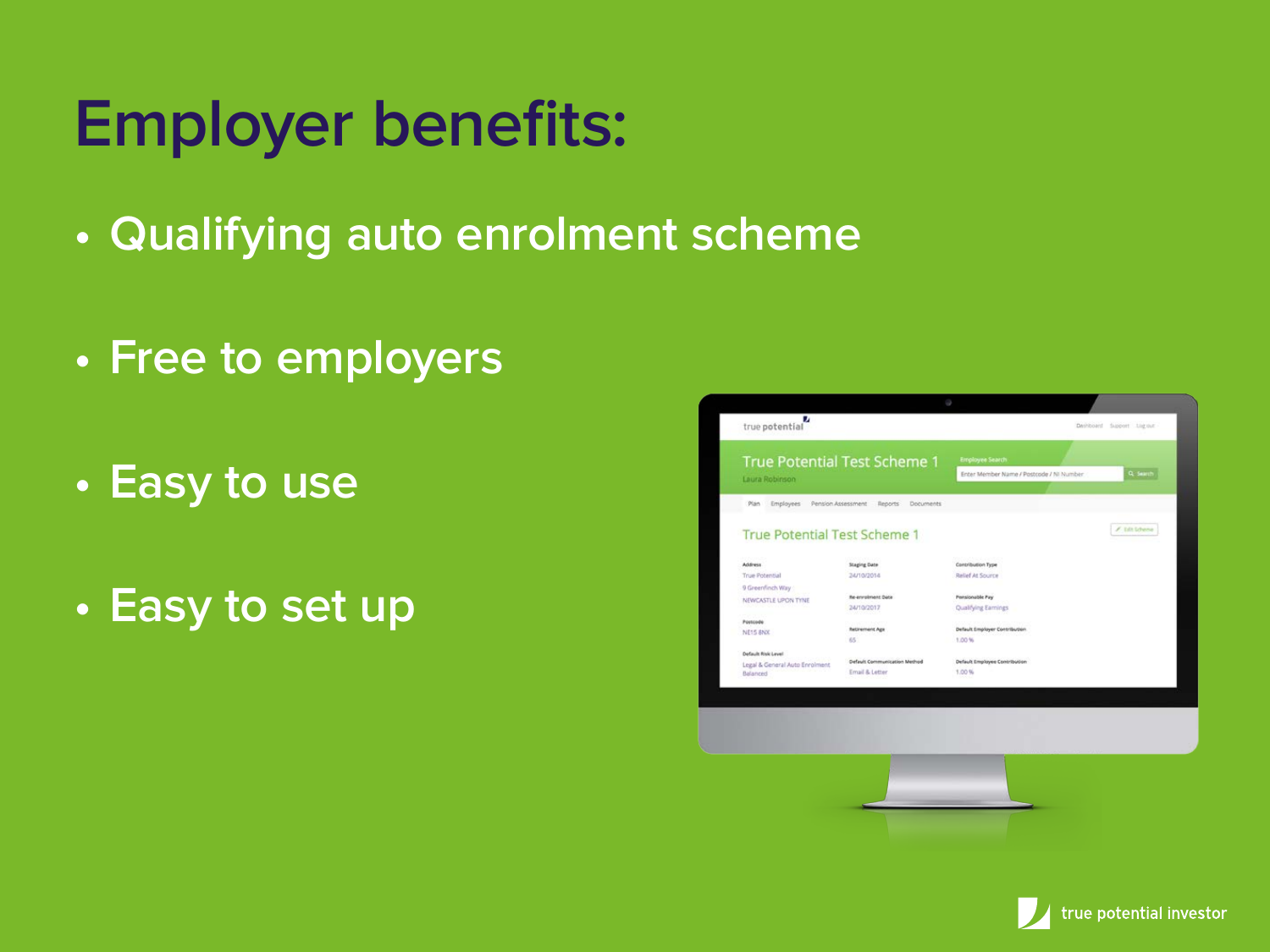# **Qualifying auto enrolment scheme:**

- **Our auto enrolment scheme has a default L&G 'balanced' fund that meets the Government's pricing criteria**
- **You can also choose from a range of five risk based L&G funds to suit your employees, all under the Government's price cap**



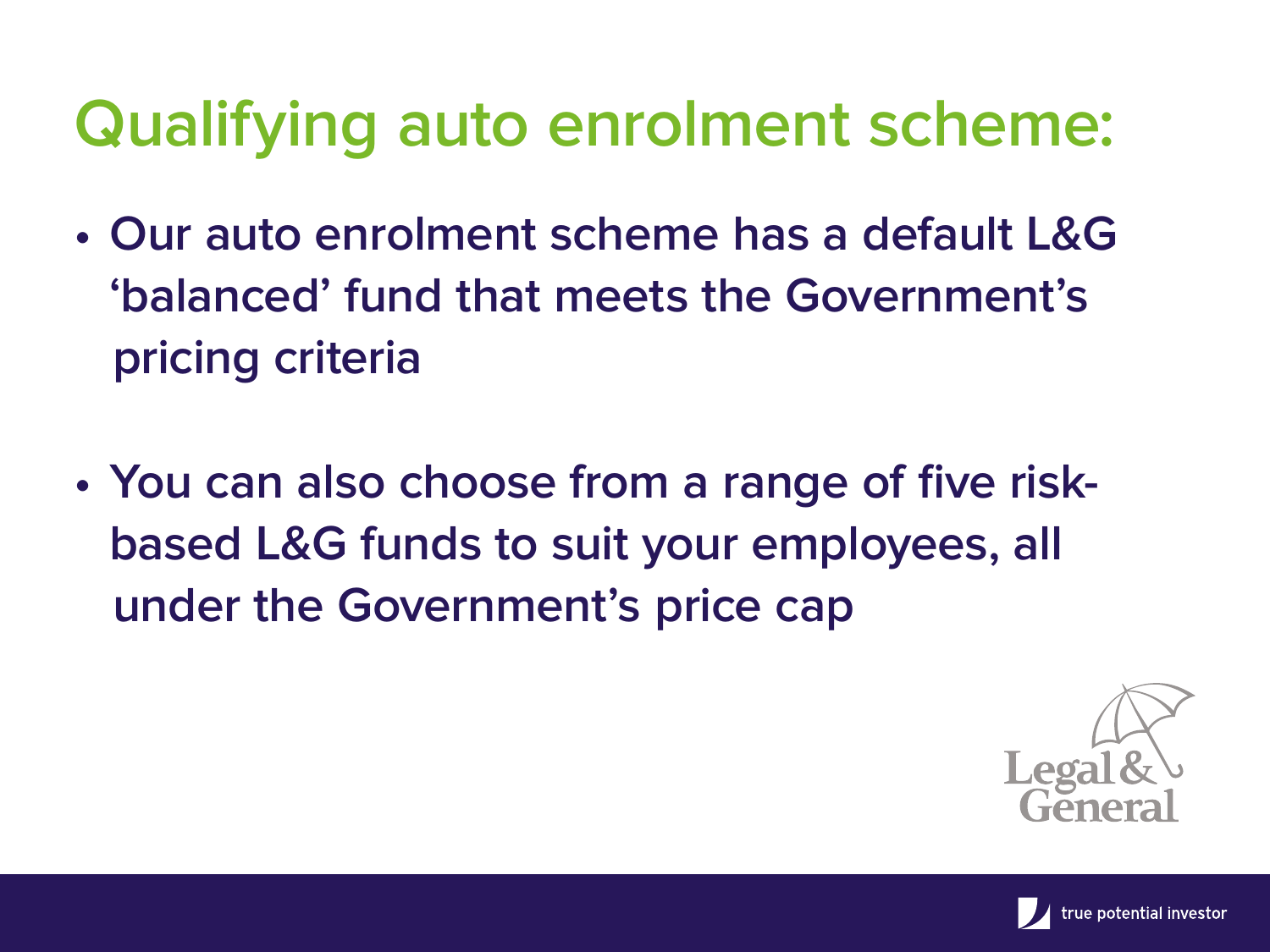### **Simple setup:**

- **You receive a one-to-one service to seamlessly intergrate the new system**
- **Set up your scheme to suit your business and employees**



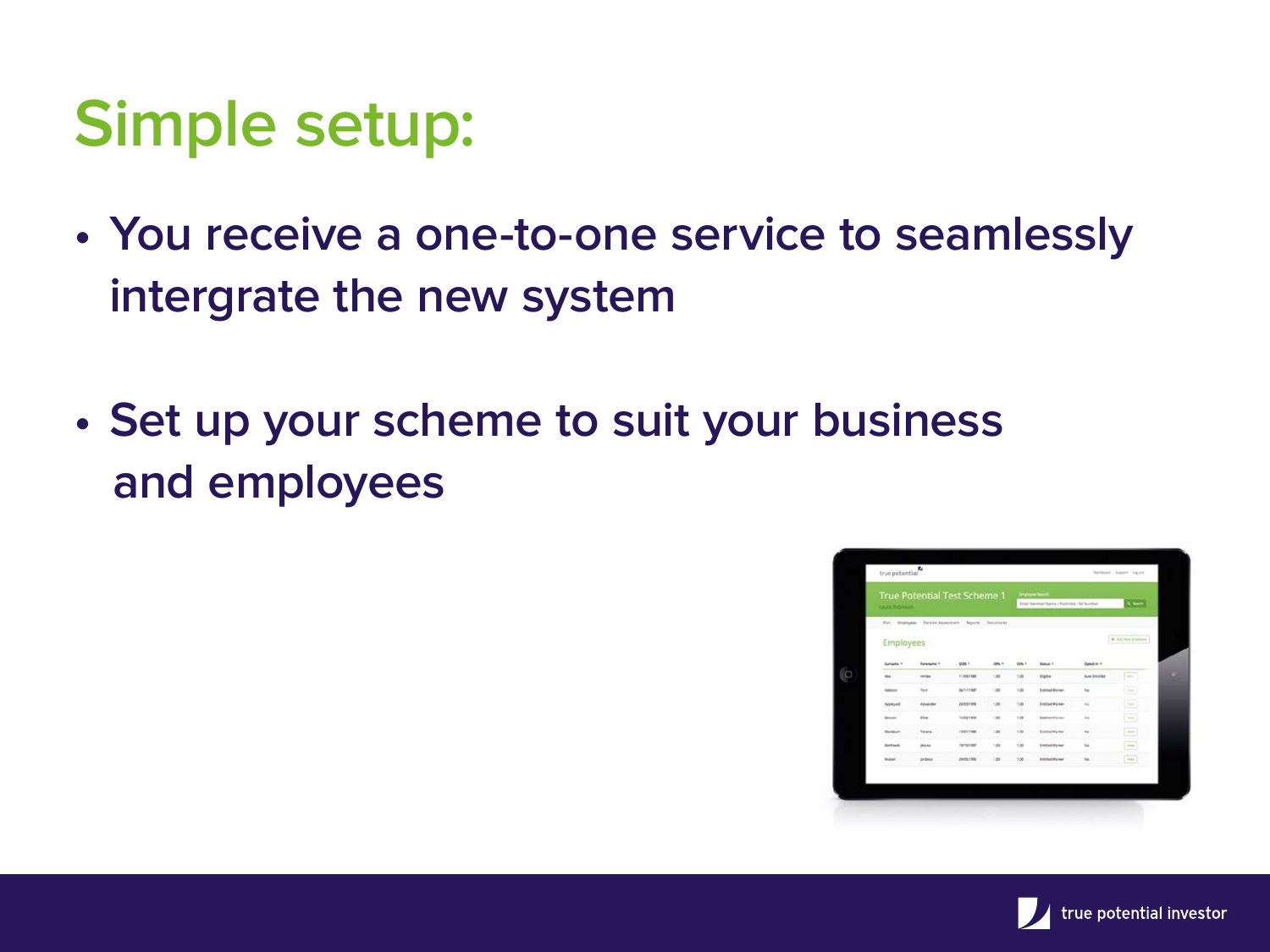#### **Easy to manage:**

- **The system helps you, or your accountant, stay on top of your auto enrolment obligations with alerts and messages when you need to act**
- **After you're set up, our dedicated support team is here to help with any questions**

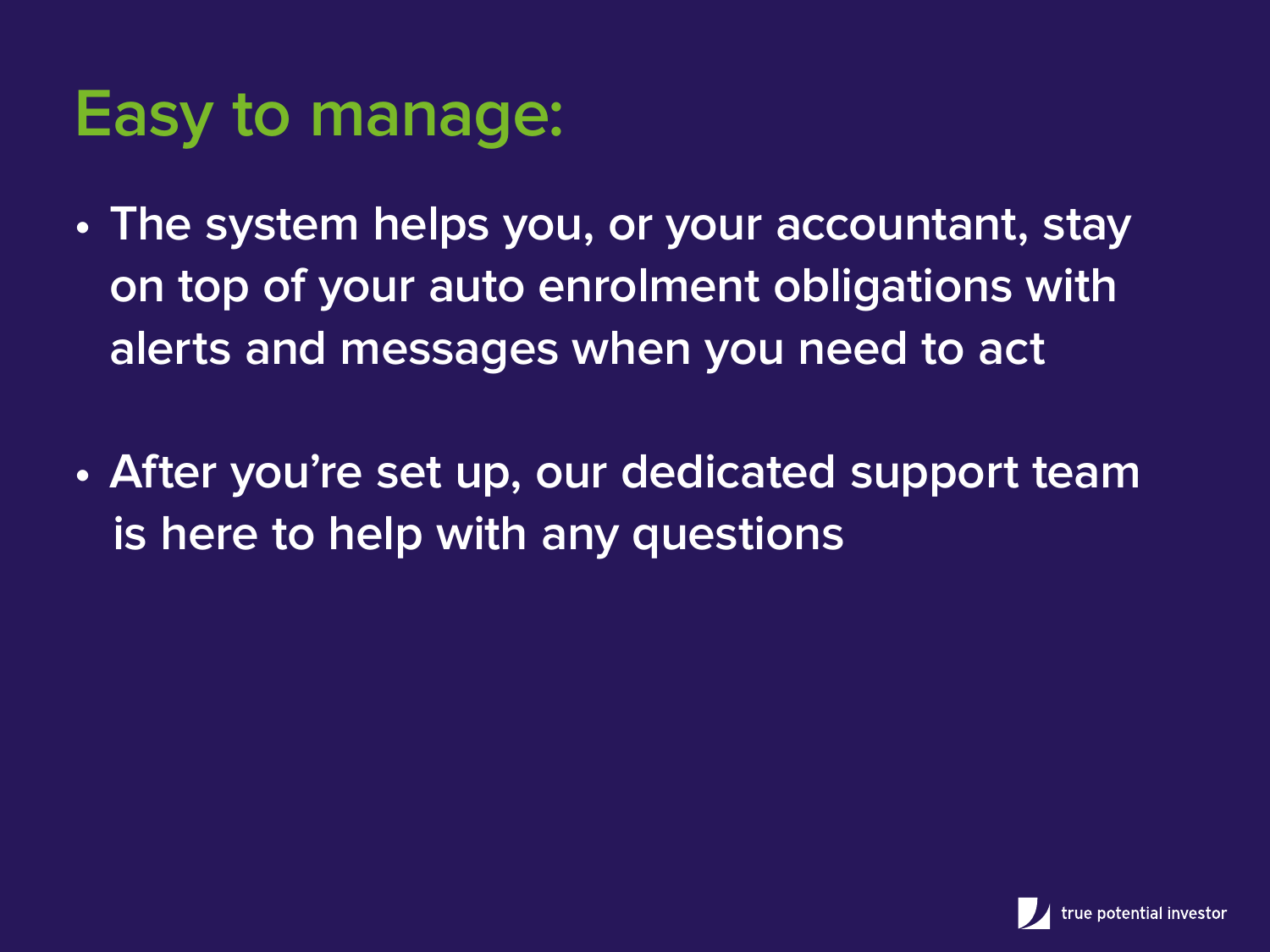### **Employee communication:**

- **The system generates all mandatory communications for you**
- **All employee documents are stored in your employees' online account**



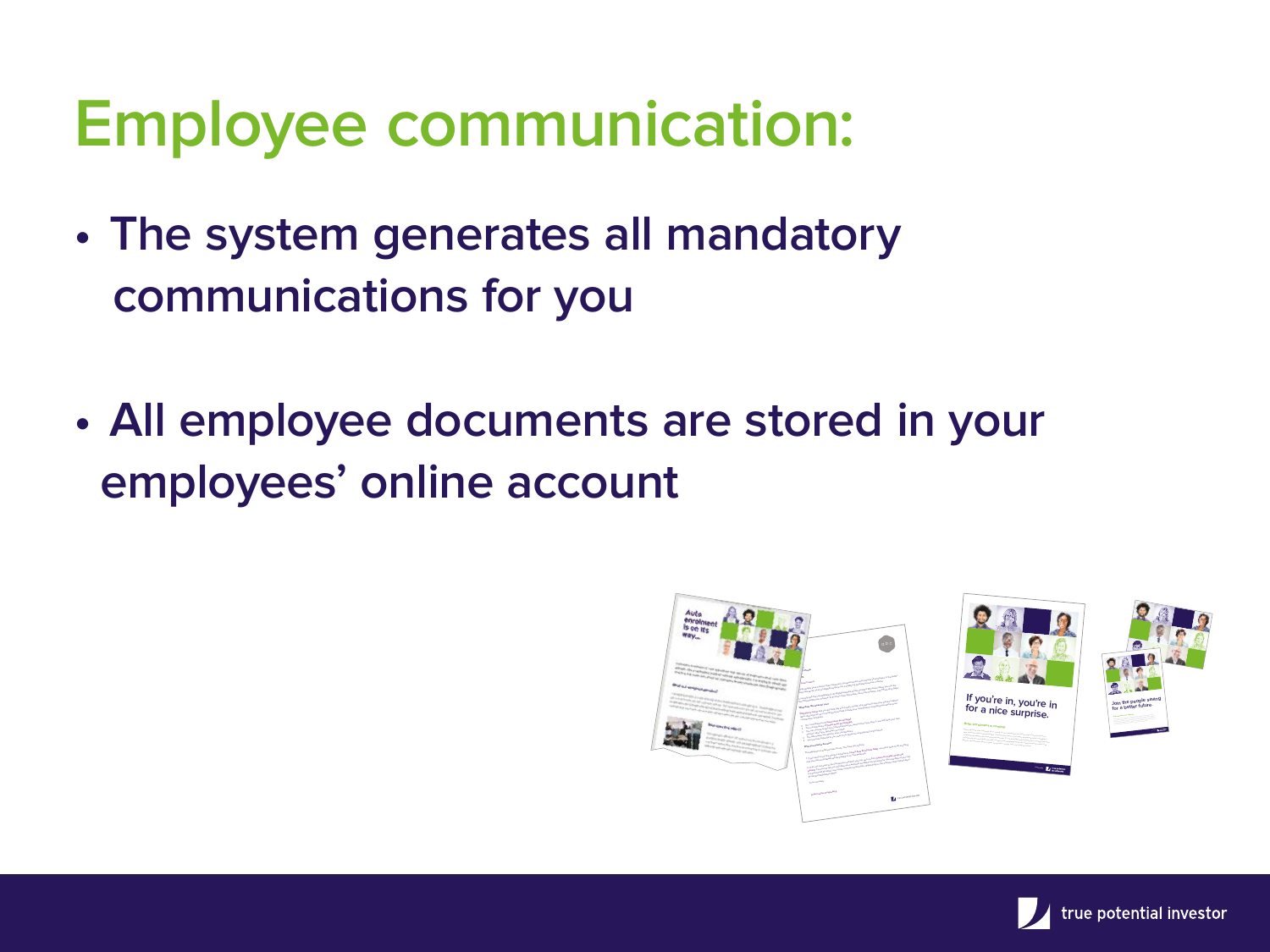# **How the scheme will benefit your employees**

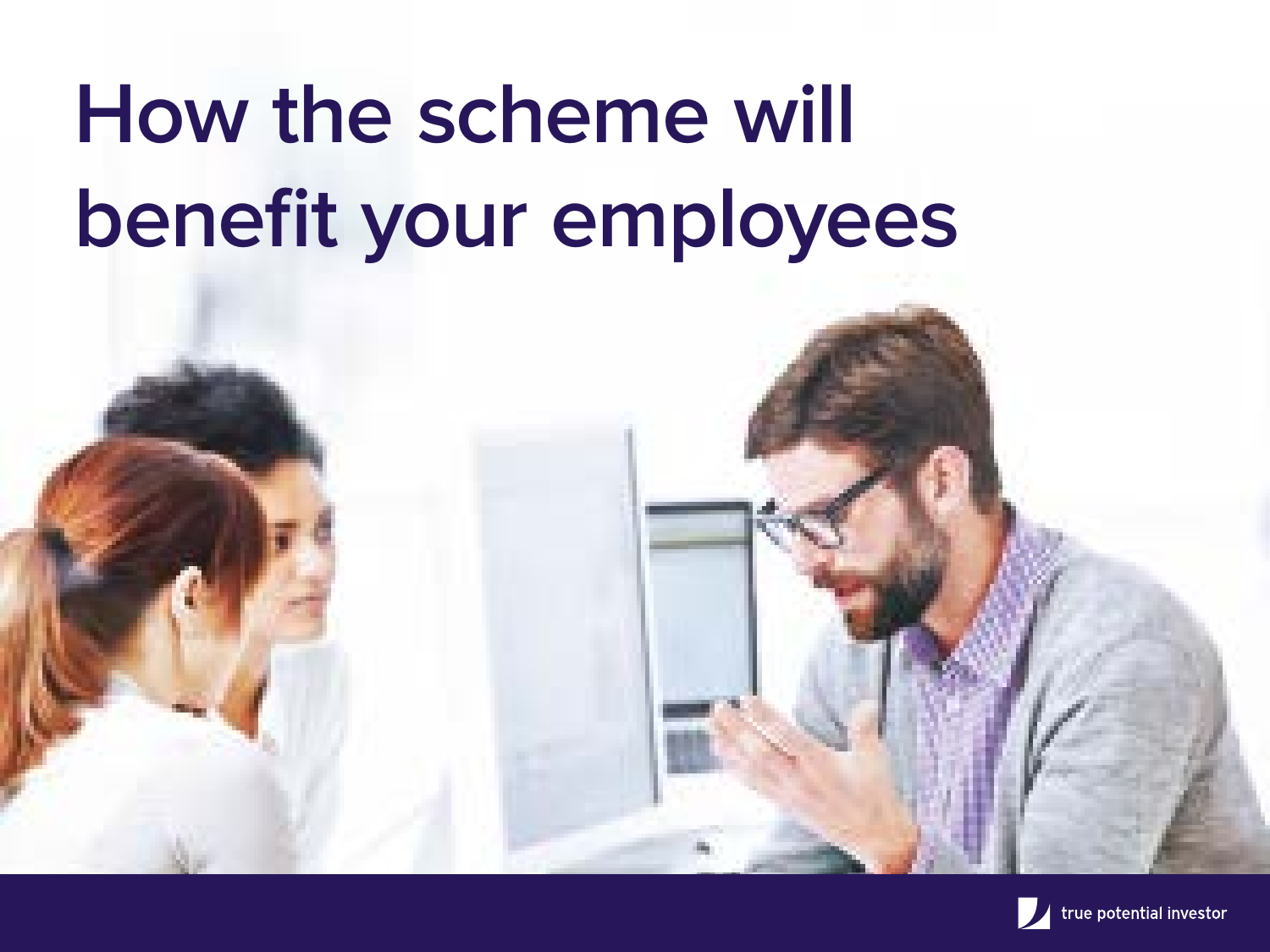**True Potential Investor gives your employees a online account to track and manage their pension fund 24/7.**

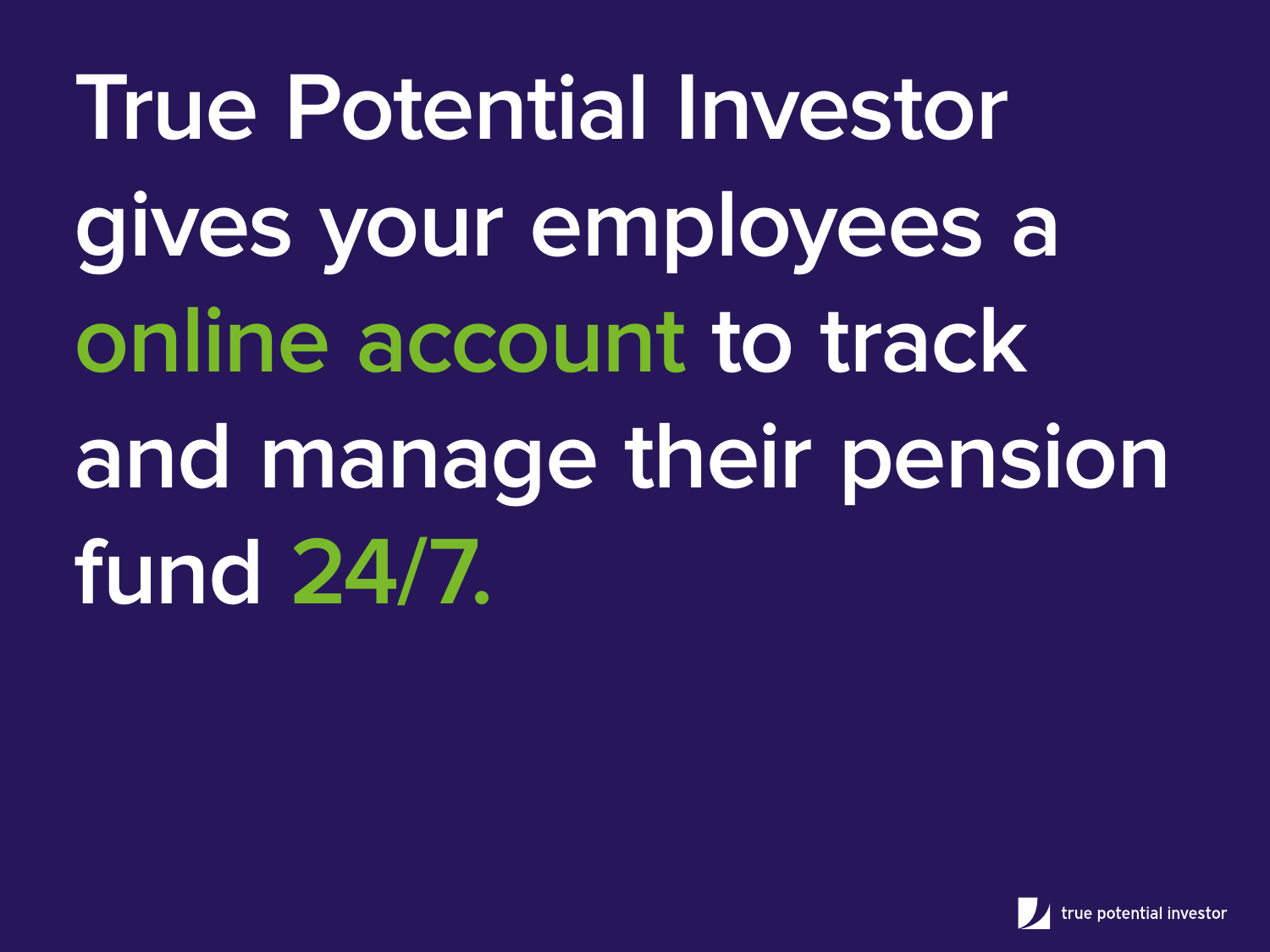#### **Your employees can:**

- **Choose a target retirement date**
- **Set a realistic goal amount for their pension using our income calculator**
- **Choose from a range world-class investment funds**









*3* Schroders SFI



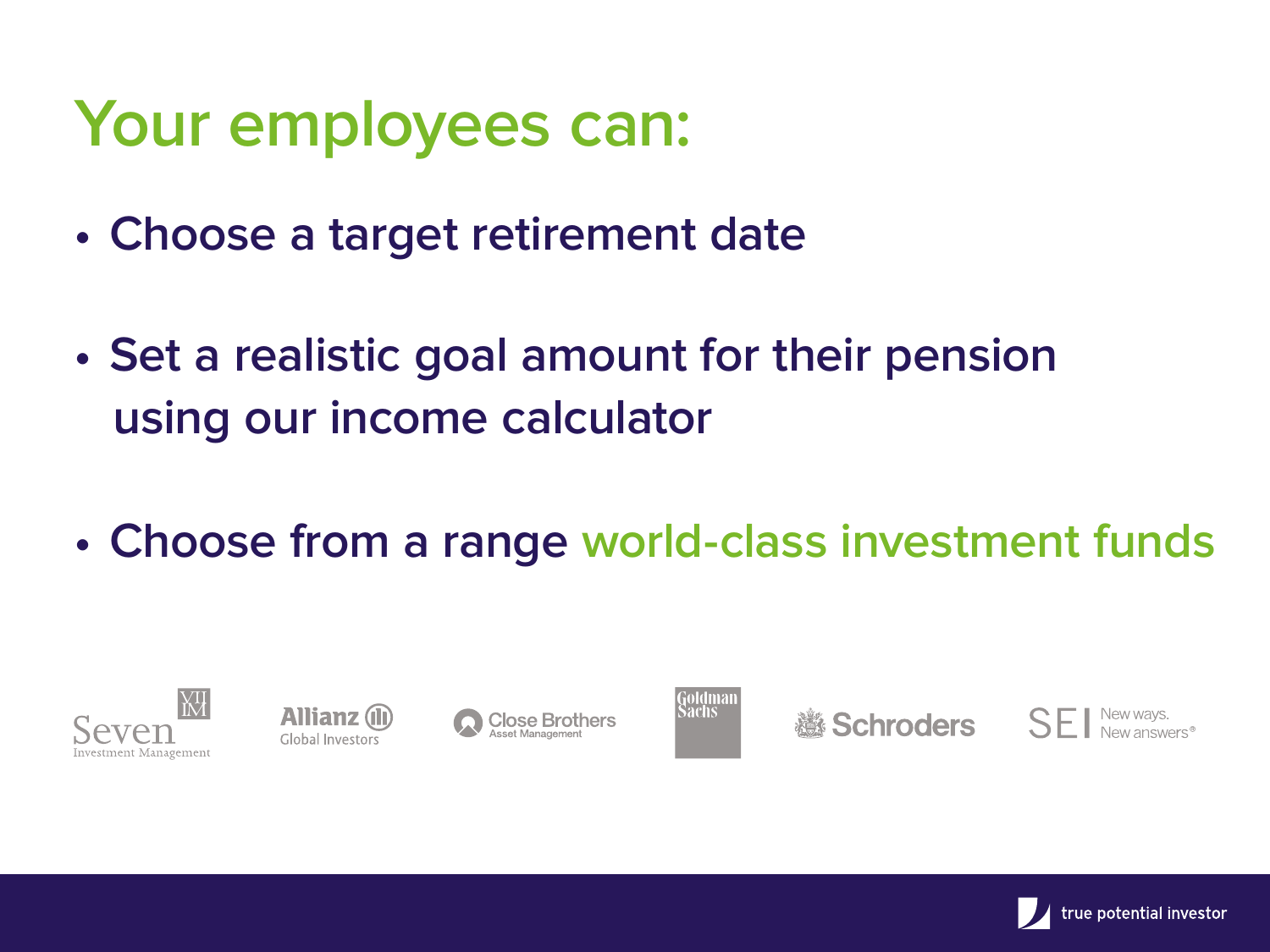#### **Your employees can:**

**• Track their pension 24/7 online or via our mobile and tablet apps**



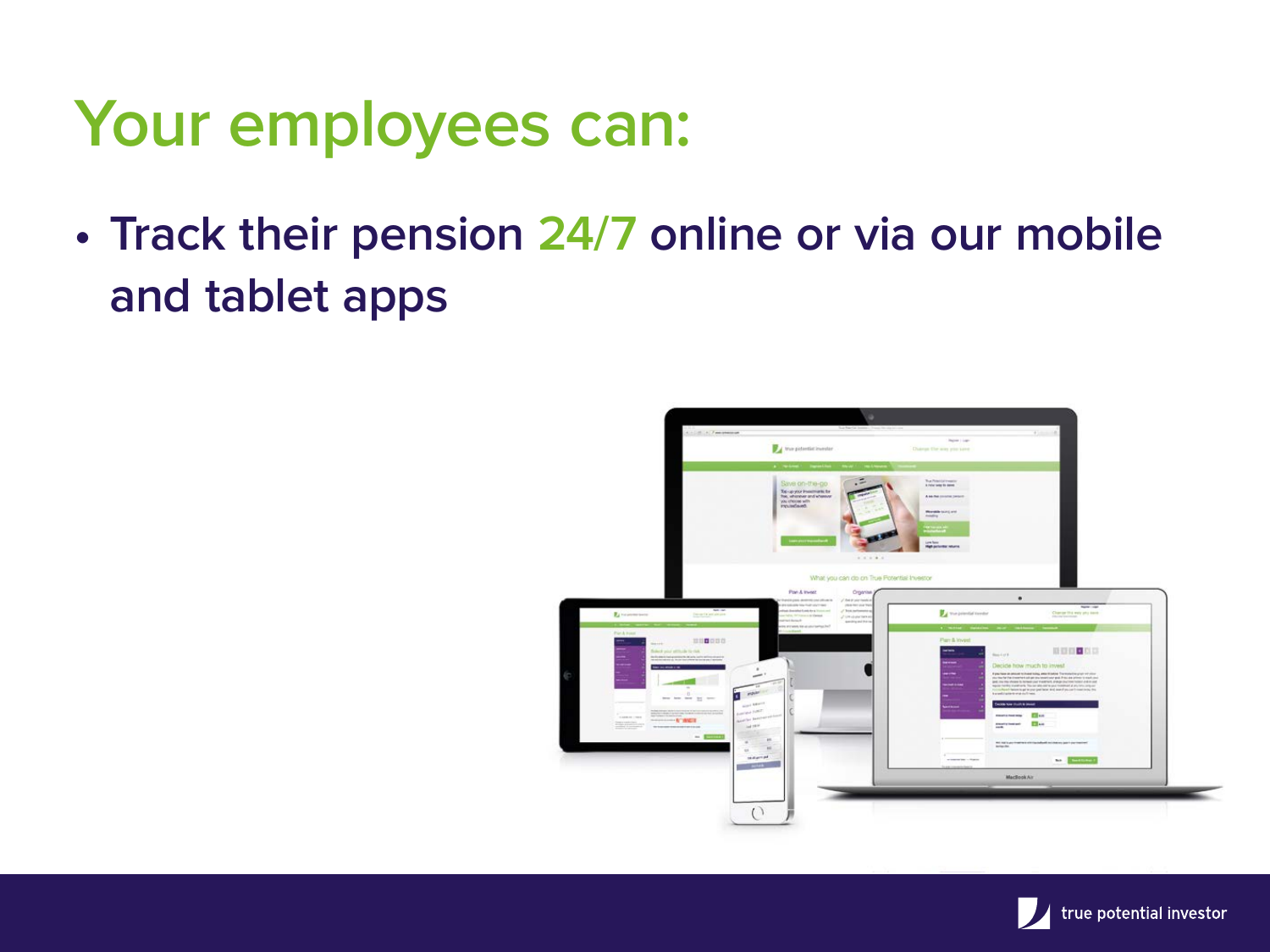#### **Your employees can:**

- **Decide how much risk they are willing to take**
- **• Top-up their pension from £1 at any time using our first-of-its-kind impulseSave® feature**



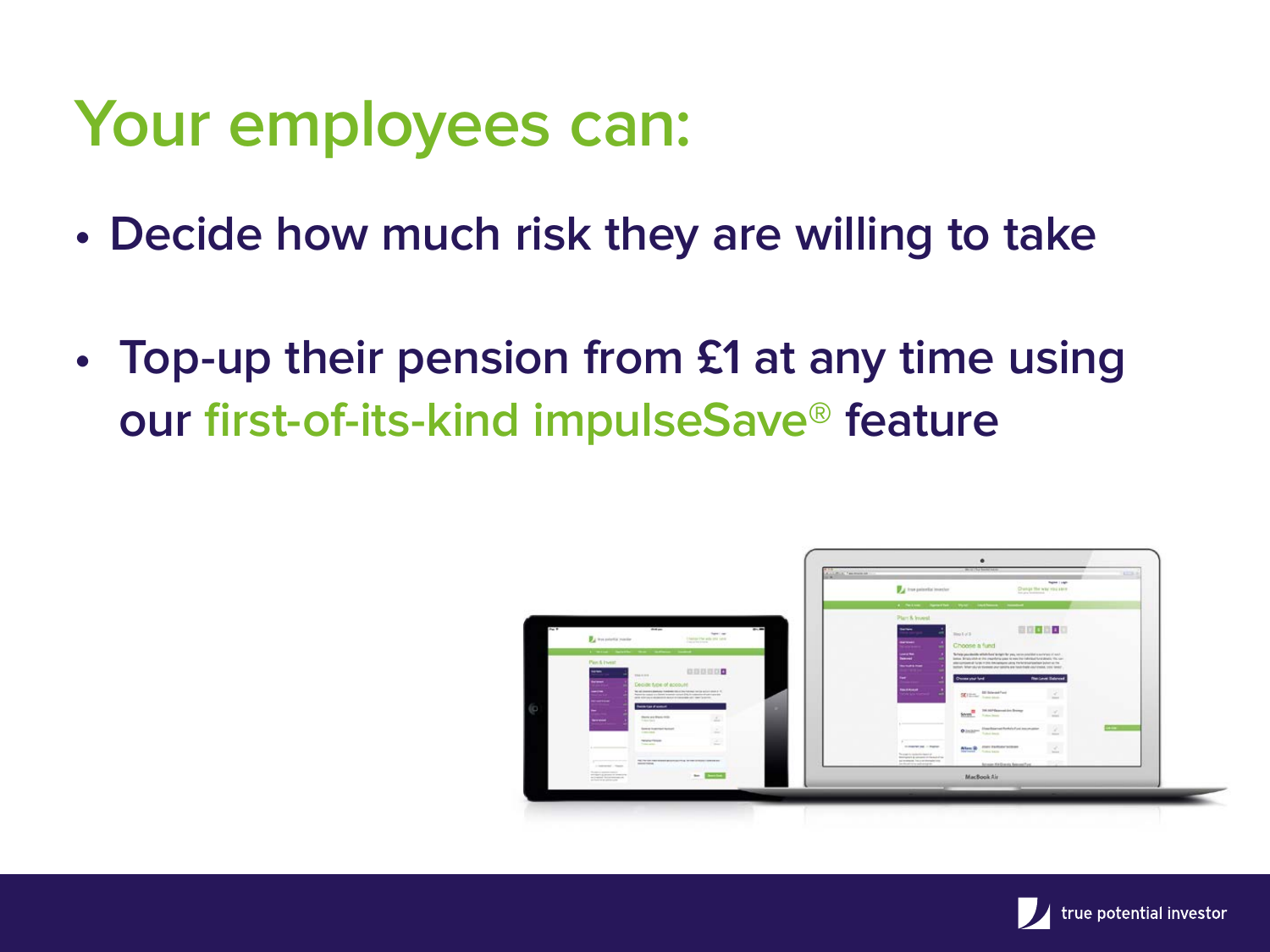### **Employer site demonstration:**

|                                 | true potential                                      |                                              | Investor Index Execute                                                 |                                                                                    |
|---------------------------------|-----------------------------------------------------|----------------------------------------------|------------------------------------------------------------------------|------------------------------------------------------------------------------------|
|                                 | Create new scheme                                   |                                              |                                                                        |                                                                                    |
|                                 | without a company fields in bancilessy it processed |                                              |                                                                        |                                                                                    |
|                                 | <b>Edit New Employee</b>                            |                                              |                                                                        |                                                                                    |
|                                 | Simone                                              |                                              |                                                                        |                                                                                    |
|                                 | Seon<br>$\equiv$                                    | Apply Resignments ()<br><b>Deferral Bane</b> |                                                                        |                                                                                    |
|                                 | Renovama                                            |                                              |                                                                        |                                                                                    |
|                                 | perce                                               | First Contribution Date:                     |                                                                        |                                                                                    |
|                                 | Date of Birth                                       | 31/10/2014                                   |                                                                        |                                                                                    |
|                                 | OS/DK/1986                                          | Gender:                                      |                                                                        |                                                                                    |
|                                 | <b>N Number</b>                                     | ×.<br><b>Stale</b>                           |                                                                        |                                                                                    |
|                                 | jr/123456c                                          | Englow Address Lookup                        |                                                                        |                                                                                    |
|                                 | <b>Payrol Number</b>                                | 推定                                           |                                                                        |                                                                                    |
|                                 | ¥.                                                  | <b>Impayer Address</b>                       |                                                                        |                                                                                    |
|                                 | Salary Pay Prequency                                | 32 Mitchell Street                           |                                                                        |                                                                                    |
|                                 | ×.<br>Weekly                                        | proby                                        |                                                                        |                                                                                    |
|                                 | <b>Meekly Incerne</b>                               |                                              |                                                                        |                                                                                    |
| $true\,potential$               | 366                                                 |                                              |                                                                        |                                                                                    |
|                                 | Default Churstry of hirth                           |                                              | $\mathbb{Z}$ in $\mathbb{Z}$<br>$\overline{1}$<br>clement lyterato.com | $0 + 0$                                                                            |
| Auto Enrolment Log in           |                                                     |                                              | true potential <sup>2</sup>                                            | Democy   humor, sayed                                                              |
| <b>Statement</b>                |                                                     |                                              |                                                                        |                                                                                    |
| Following<br>Parameter planners |                                                     |                                              |                                                                        |                                                                                    |
| $\uparrow$                      |                                                     |                                              | <b>Contract Contract Contract Contract</b>                             |                                                                                    |
| $\alpha$                        |                                                     |                                              | Crear Mashine Awres / Federate / M Wernley                             | <b>G.Suite</b>                                                                     |
| $\Omega$                        |                                                     |                                              | Ret Englisher Neder-Normont Reports Doluments                          |                                                                                    |
|                                 |                                                     |                                              |                                                                        |                                                                                    |
| Chrysler to a 10-stress         |                                                     |                                              | <b>Reports</b>                                                         |                                                                                    |
| <b>Recisel</b> Construction     |                                                     |                                              | Description W<br><b>Report Name W</b>                                  |                                                                                    |
|                                 |                                                     |                                              | Contribution<br>revisions.                                             | This expert sell produce a list of employees who have made a change to their       |
|                                 |                                                     |                                              | Clarges<br>statigines                                                  |                                                                                    |
|                                 |                                                     |                                              | Within.                                                                | This cases all positiv reservation on within business for a given searchy provider |
|                                 |                                                     |                                              | Text Asport 1 Detail plant<br>Test Report 9                            |                                                                                    |
|                                 |                                                     |                                              |                                                                        |                                                                                    |

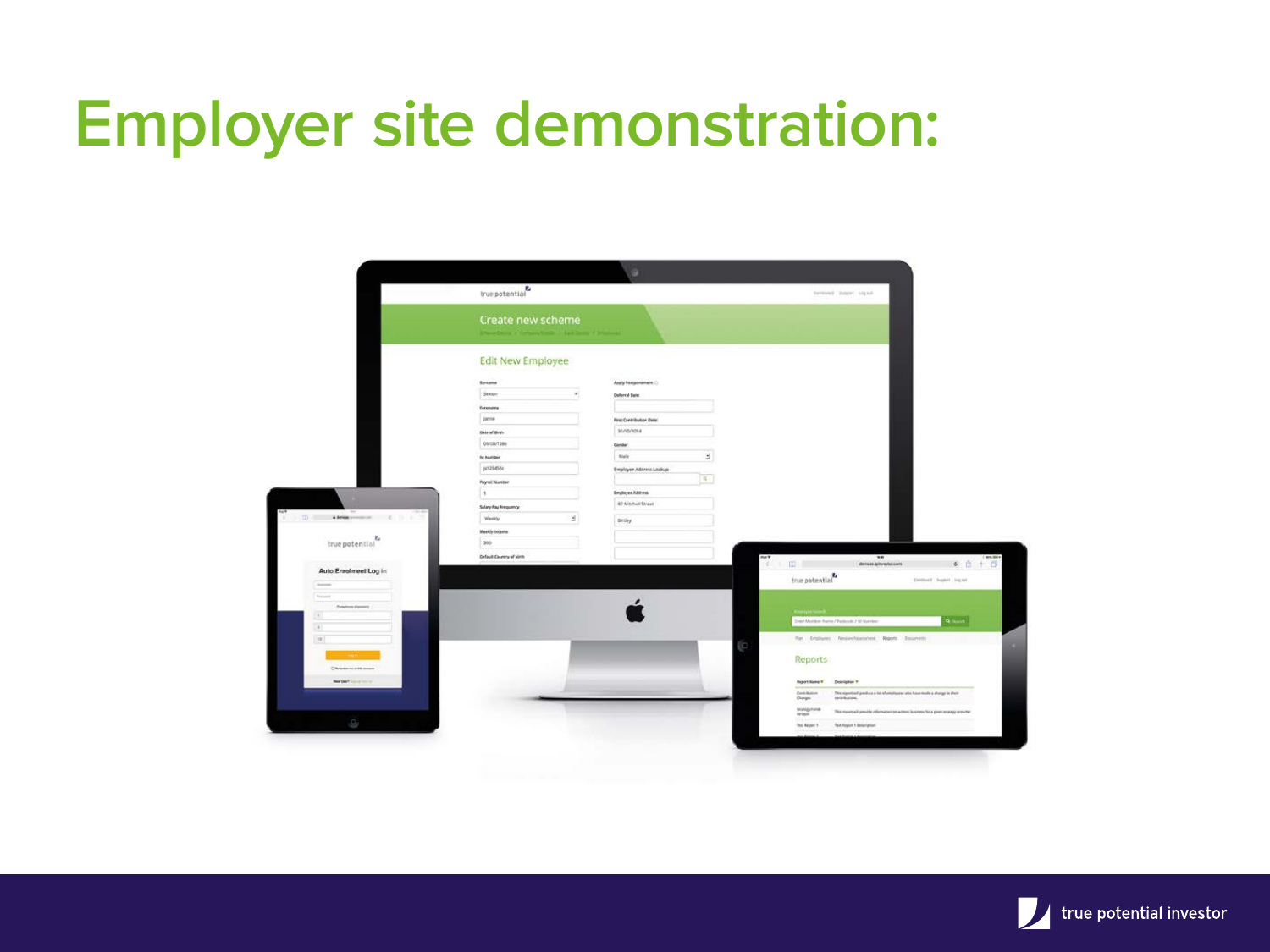## **What's next?**

- **Any questions?**
- **Agree and sign the service contract**
- **Implementation team will be in touch to guide you through setup**
- **Register with 'The Pensions Regulator' no later than five months after your staging date**